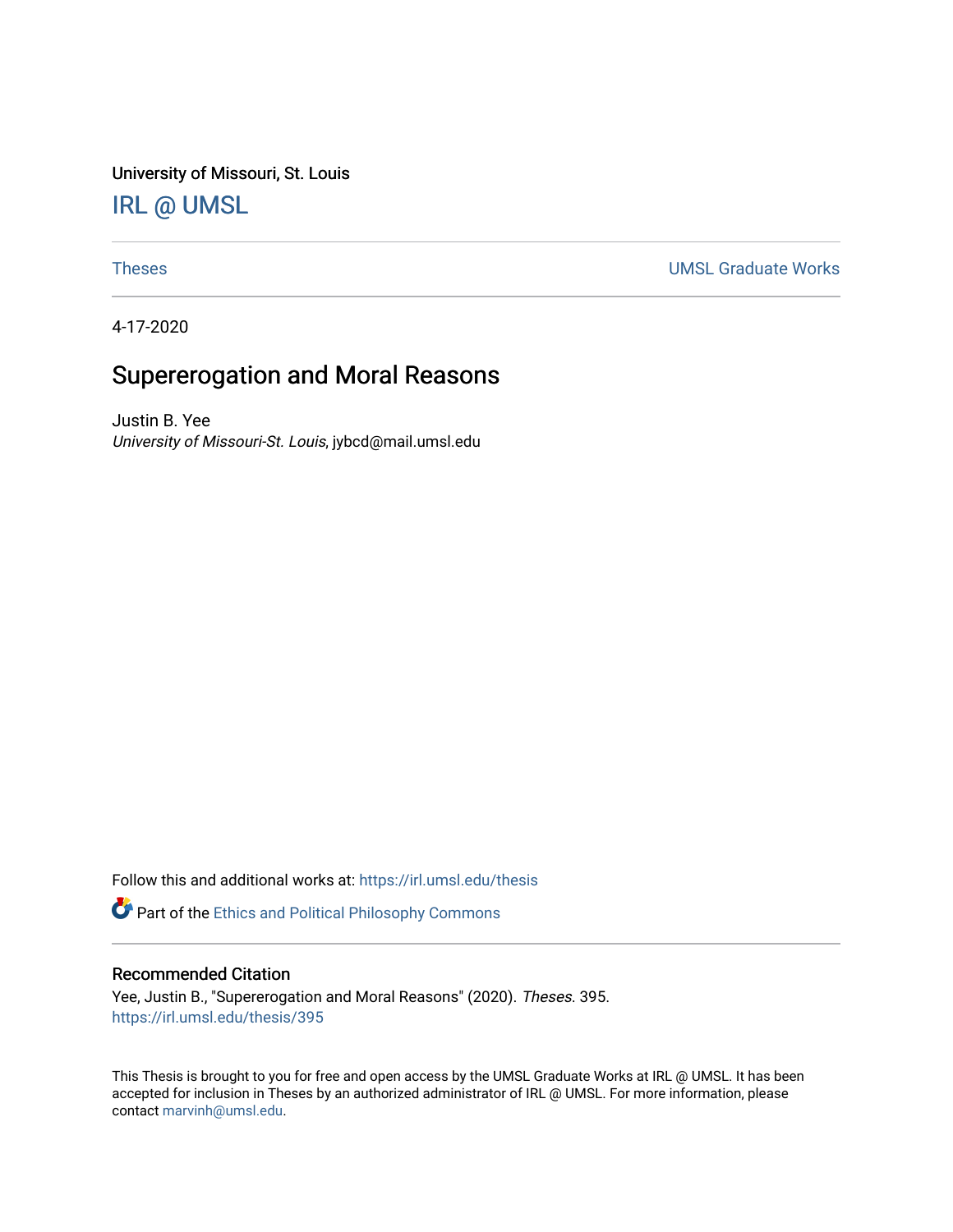# **Supererogation and Moral Reasons**

Justin B. Yee

B.A. Philosophy, California State University Stanislaus, 2018

A Thesis Submitted to The Graduate School at the University of Missouri-St. Louis in partial fulfillment of the requirements for the degree Master of Arts in Philosophy

> May 2020

> > Advisory Committee

Billy Dunaway, Ph.D. Chairperson

Eric Wiland, Ph.D.

Jill Delston, Ph.D.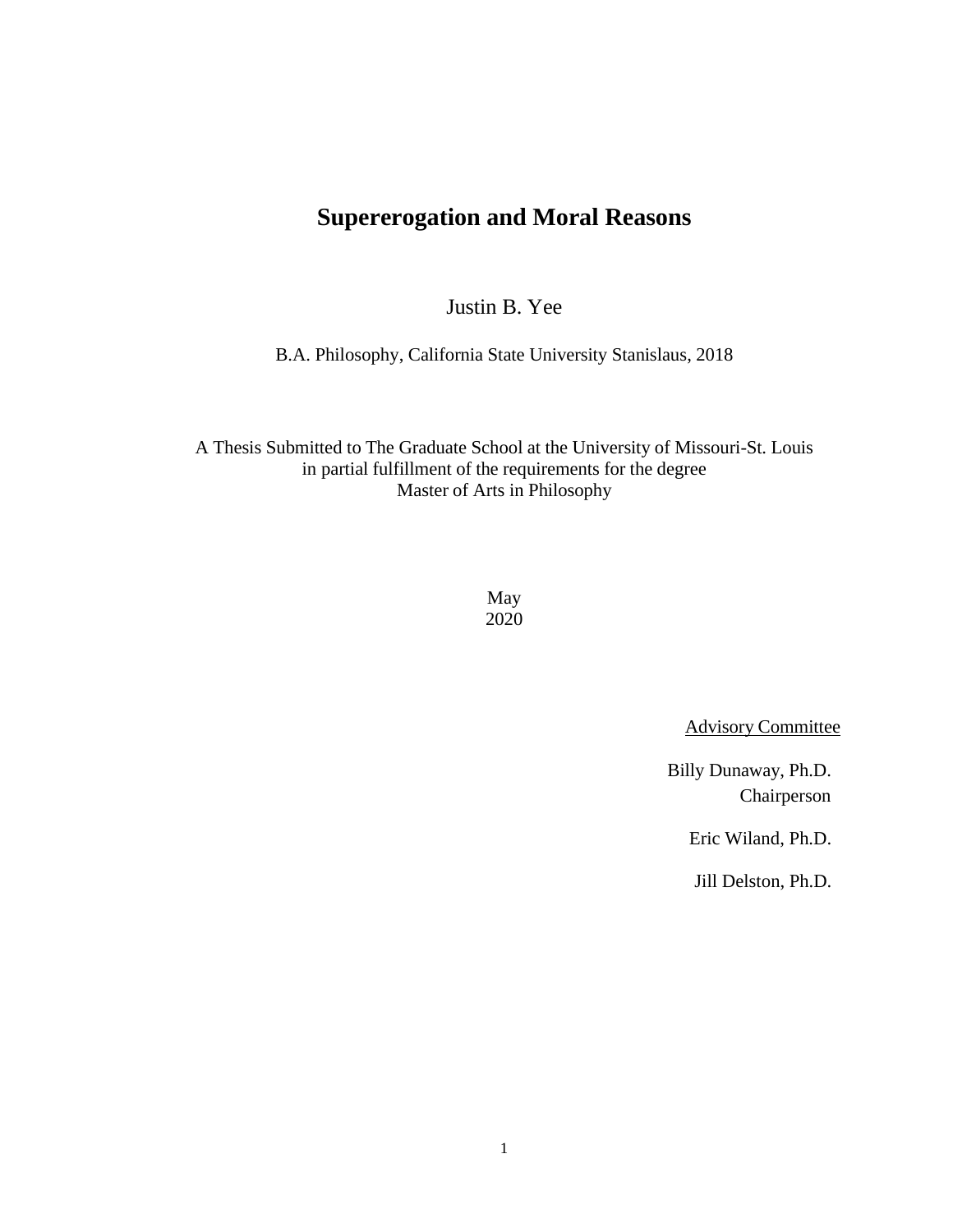#### **Abstract**

This paper is about the paradox of supererogation and why supererogation is morally optional. I argue that supererogation is morally optional because it is supported by both moral reasons and nonmoral reasons. I understand moral reasons to be agent-neutral reasons that apply to everybody while nonmoral reasons are agent-relative reasons that don't apply to everybody. By understanding supererogation in this way, I have rejected the common assumption that what makes supererogation supererogatory is moral. Instead I argue that the source of supererogation is nonmoral. One important upshot to this is that unlike those who claim that the source of supererogation is moral, I do not have to deny the moral overridingness of moral reasons.

#### I. Supererogation

It was in J. O. Urmson's seminal essay "Saints and Heroes" that attention was brought to the special category of supererogatory actions.<sup>1</sup> Prior to recognizing the special category of supererogatory actions, there was only a tripartite deontic scheme for classifying actions. The tripartite deontic scheme consisted of actions that are obligatory and morally good, actions that are optional or permissible but morally indifferent, and actions that are impermissible and morally bad. In order to demonstrate why supererogatory actions do not fit into any of the three categories of the tripartite deontic scheme and as a result deserve their own category, Urmson characterized supererogatory actions as being actions that are morally good, but morally optional.<sup>2</sup> Built into the first component of supererogation is the understanding that supererogatory actions are not just morally good, but that they are also better than some of the other alternative actions immediately present at the moment, particularly actions that are the minimum of what morality requires.<sup>3</sup> This gives rise to the common characterization that acting

<sup>&</sup>lt;sup>1</sup> See David Heyd, Supererogation: Its Status in Ethical Theory (Cambridge: Cambridge University Press, 1982), 15-34; J.O. Urmson, "Saints and Heroes," in *Essays in Moral Philosophy*, ed. A. I. Melden (Seattle: University of Washington Press, 1958), 198-216.

<sup>2</sup> Urmson, "Saints and Heroes," 198.

<sup>3</sup> See Alfred Archer, "Supererogation," *Philosophy Compass* 13, no. 3 (2018): 4; Michael Ferry, "Beyond Obligation: Reasons and Supererogation," in *Supererogation: Royal Institute of Philosophy Supplements 77*, ed. Christopher Cowley (Cambridge: Cambridge University Press, 2016), 51; Terry Horgan and Mark Timmons, "Untying a Knot From the Inside Out: Reflections on the "Paradox" of Supererogation," *Social*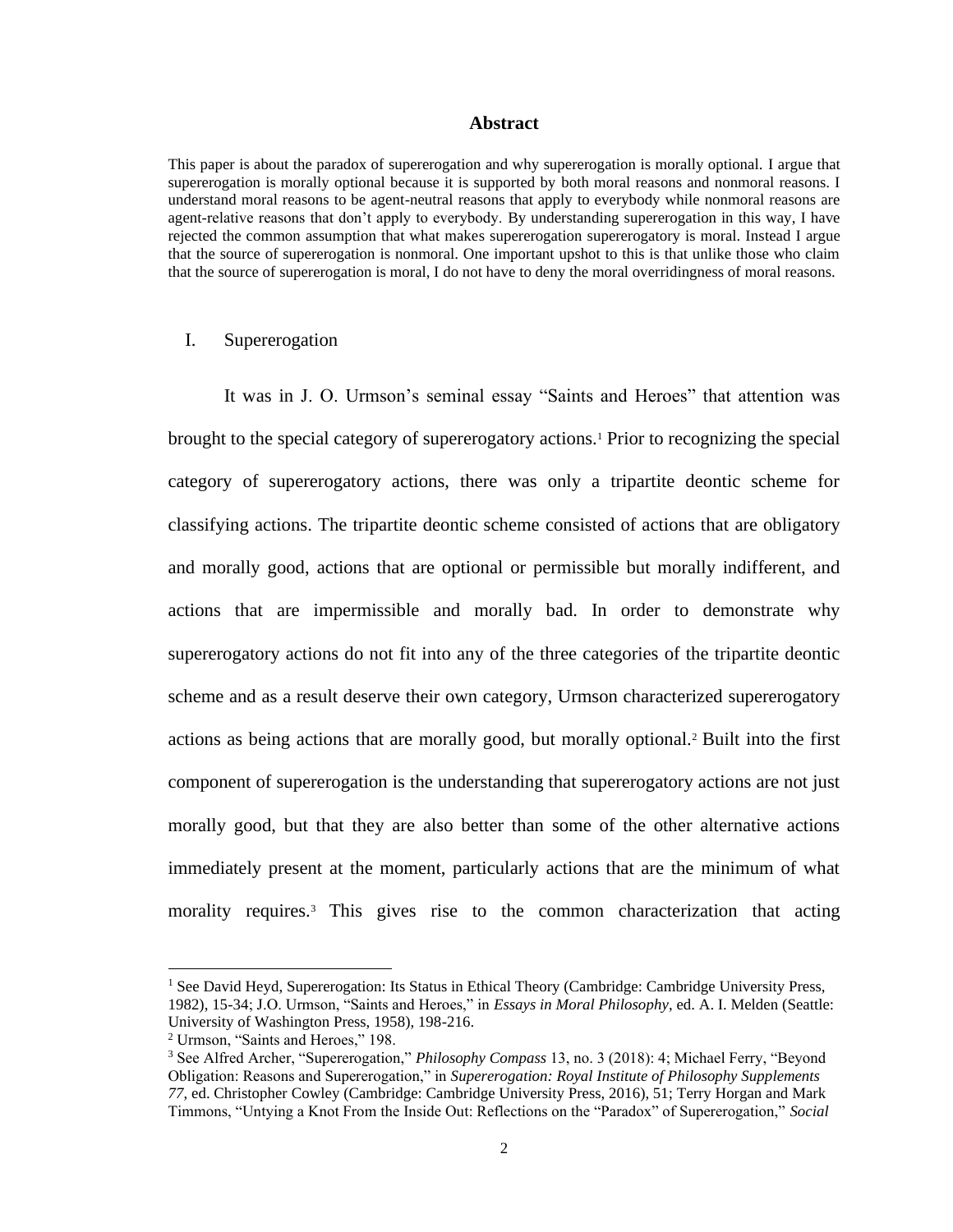supererogatorily is "beyond the call of duty." This understanding of supererogation is accompanied by the second component which notes that even though acting supererogatorily is morally good and often better than some of the other alternative actions, it is still permissible to either perform or not perform that supererogatory action.<sup>4</sup>

To demonstrate the existence of supererogation, Urmson provides two paradigmatic examples of supererogation in the saint and the hero. In the example of the saint, Urmson compares two doctors. There is one doctor who fulfills her duty as a doctor by remaining inside a disease-infested city where her practice is located in order to continue to help her ill patients. There is a second doctor who voluntarily leaves her city where there is minimal disease to go help serve in the disease-infested city. In this scenario, it is only the second doctor who is carrying out a supererogatory act. Although the first doctor is displaying some level of sainthood, the kind of sainthood the first doctor is displaying is not of the supererogatory kind. The first doctor has a duty as a doctor to remain in the disease-infested city because the people in the city are her patients and that is where her practice is located. The second doctor on the other hand does not have a duty to go to the disease-infested city. The second doctor only has a duty to her patients in the city where her practice is set up. It appears then that the second doctor acted supererogatorily since the decision to voluntarily go to the disease-infested city was morally optional despite also being morally good.

*Philosophy and Policy* 27, no. 2 (2010): 29; Douglas Portmore, *Commonsense Consequentialism: Wherein Morality Meets Rationality* (Oxford: Oxford University Press, 2011), 248.

<sup>4</sup> See Alfred Archer, "Moral Obligation, Self-Interest and the Transitivity Problem," *Utilitas* 28, no. 4 (2016): 441-464; Julia Driver, *Uneasy Virtue* (Cambridge: Cambridge University Press, 2003), 40-41; Ferry, "Beyond Obligation: Reasons and Supererogation," 50; Heyd, *Supererogation*, 115; Horgan and Timmons, "Untying a Knot From the Inside Out: Reflections on the "Paradox" of Supererogation," 29-31; Portmore, *Commonsense Consequentialism: Wherein Morality Meets Rationality*, 91.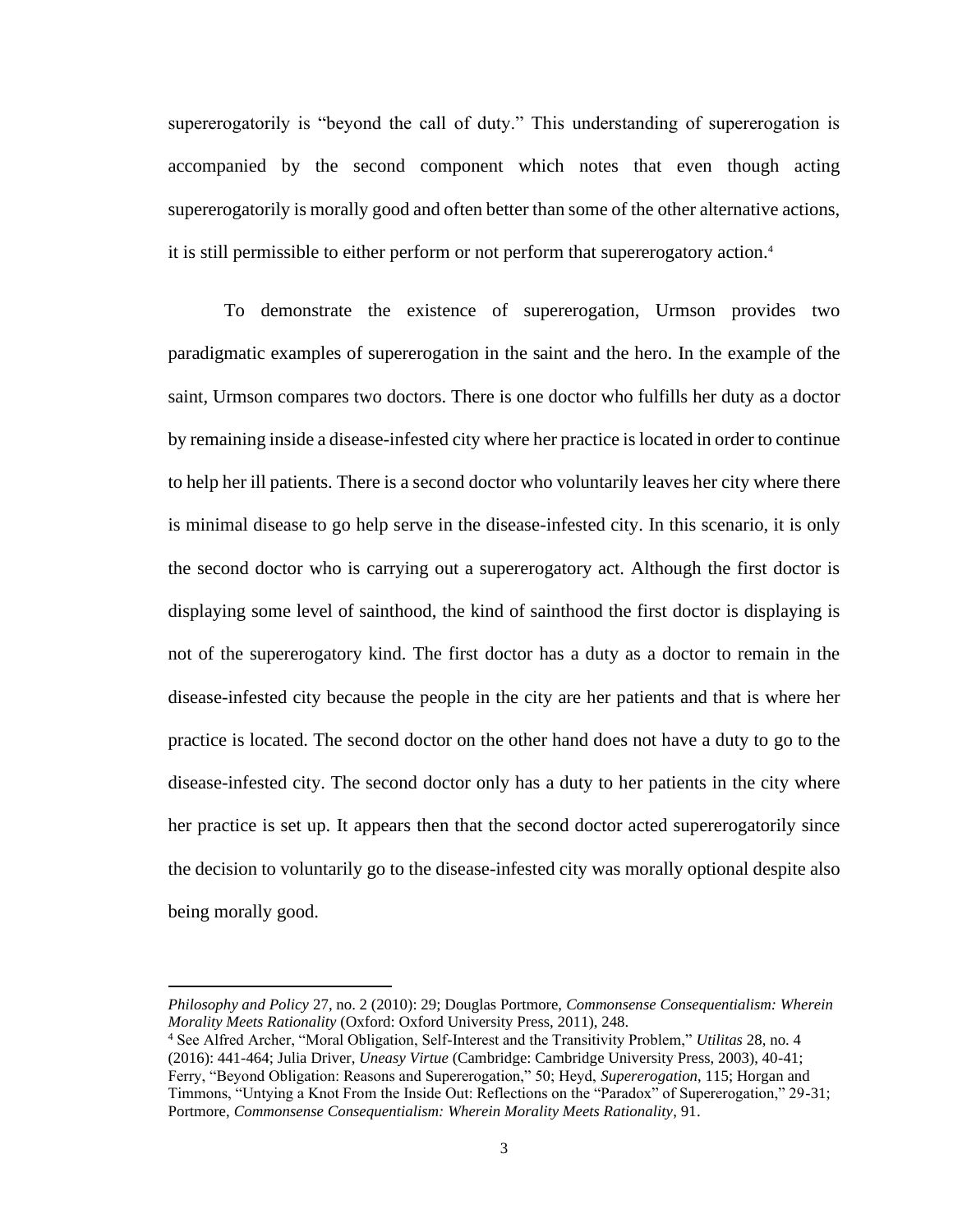In the example of the hero, Urmson compares two soldiers. There is one soldier who is awarded the Military Medal by the British Military for bravery on the battlefield. This soldier faithfully followed the commands of her superior and bravely lead the British Army in breaking through the enemy line. In this case, this soldier was not acting supererogatorily. Despite the soldier doing something few people are capable of, namely leading a group of soldiers through intense combat, the soldier was simply fulfilling her duty as a soldier. As a soldier, the soldier had a duty to obey the instructions of her commanding officer. Now consider a second soldier who voluntarily falls on an enemy grenade in order to save the lives of her fellow soldiers. This second soldier appears to have acted supererogatorily. This is because even though such an action is morally good, the soldier was not morally obligated to sacrifice her life so that her fellow soldiers might live. From these two examples, it appeared evident to Urmson and many others that supererogatory actions exist.

With the existence of supererogatory actions, a paradox appears to emerge. Without getting into the formal structure of how the paradox is set up which will be done in the next section, I just want to informally introduce the paradox along with briefly canvasing my solution for solving the paradox. This will provide a bit of guidance for how the rest of the paper will go. Informally, the paradox is about why an action that is often the best action compared to all other alternative actions (i.e. a supererogatory action), is morally optional. It seems somewhat counterintuitive to think that an action that is the best is also morally optional.

Despite this, I want to argue that the reason for why acting supererogatorily is morally optional has to do with the fact that supererogatory actions are supported by both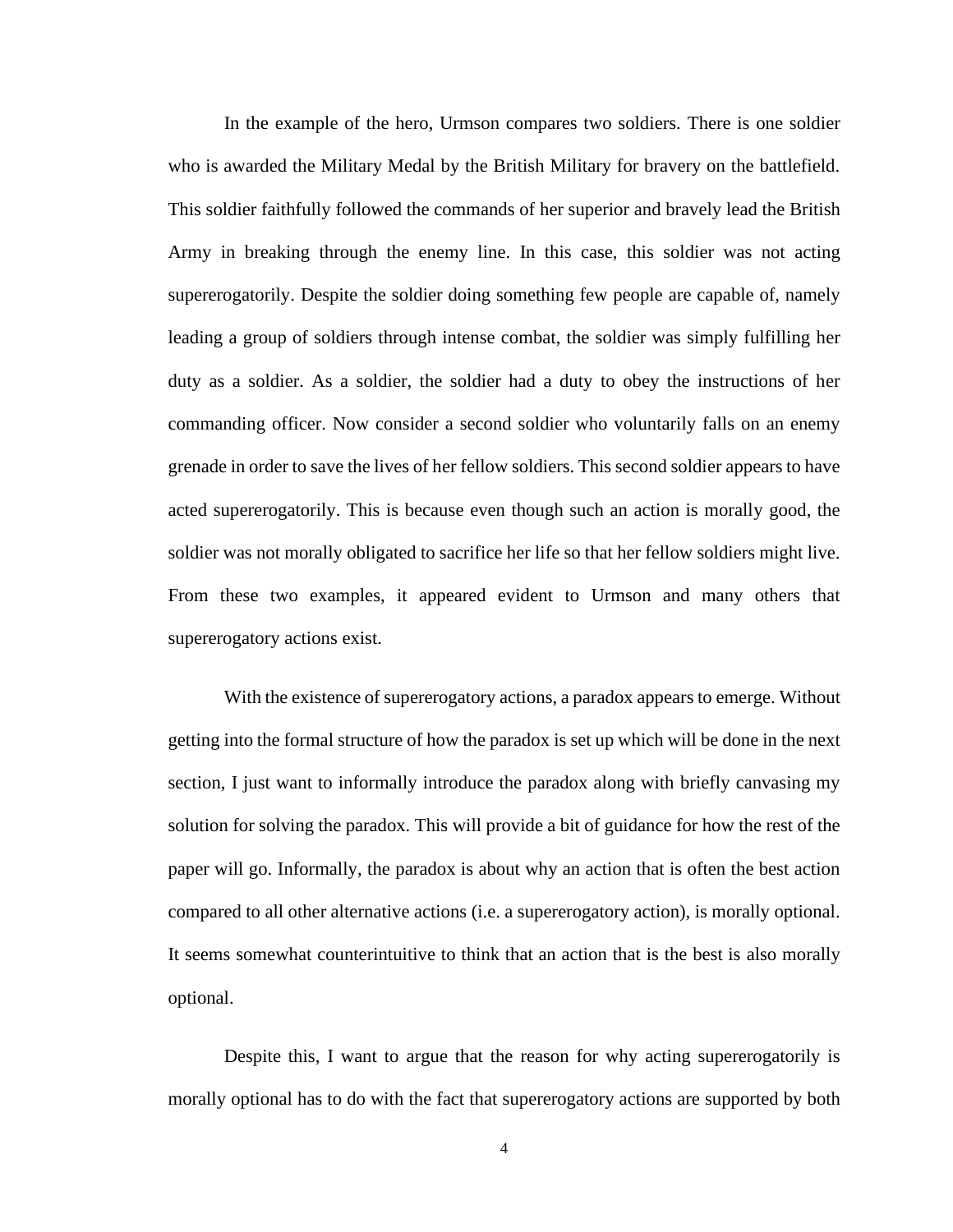moral reasons and nonmoral reasons. The reason why it is important to realize that supererogatory actions are supported by both moral reasons and nonmoral reasons is because explaining the difference between moral reasons and nonmoral reasons will help explain why supererogatory actions are morally optional. I argue that what differentiates moral reasons from nonmoral reasons is that moral reasons are universalizable while nonmoral reasons aren't. This means that moral reasons apply to everybody while nonmoral reasons do not. Because some of the reasons that support supererogatory actions do not apply to everybody, supererogatory actions are not morally required but morally optional. Furthermore, I also want to demonstrate that supererogatory actions are not uniquely favored by moral reasons compared to morally obligatory actions. This means that what makes supererogation supererogatory is nonmoral. It is the presence of additional nonmoral reasons, not moral reasons, that make it the case that supererogatory actions are the best actions. And so, the main thesis of this paper is that the source of supererogation is nonmoral.

## II. The Paradox of Supererogation

The paradox of supererogation arises from a series of three claims. These three claims seem to be intuitively true and yet they are inconsistent with each other. I will begin by noting what the three claims are, then I will briefly examine each claim. The three claims are the following:

- 1. Supererogatory actions exist. (*Existence*)
- 2. If an action is supererogatory, then that action is morally optional and is the best action compared to all of the other alternative actions. (*Best*)
- 3. If an action is the best action compared to all of the other alternative actions, then that action is morally required. (*Obligatory*)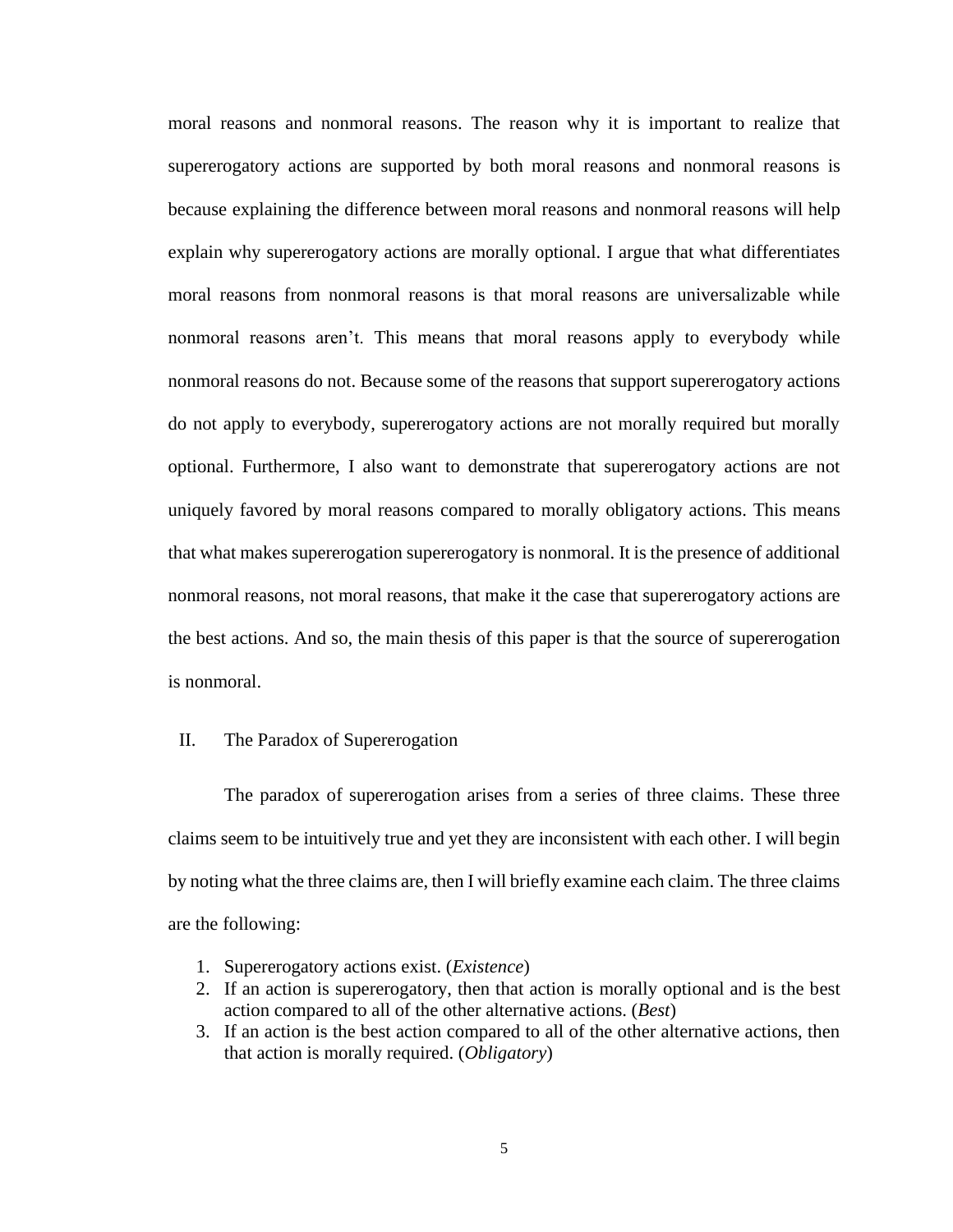*Existence* appears to be true insofar as the paradigmatic examples of the saint and the hero are successful in demonstrating the existence of supererogatory actions. *Best* is a conditional statement involving two claims about the nature of an action when it is supererogatory. *Best* claims that if an action is supererogatory, then that action is morally optional and is the best action compared to all of the alternative actions. In setting up *Best* and the paradox, I want to stipulate two things. The first is that I am excluding tragic dilemmas (i.e. bad cases involving only morally bad options) along with cases involving ties between two equally good options. Secondly, I am only considering cases where there is only one supererogatory action present. For example, consider the supererogatory action of giving \$100 to the poor. By stipulating that this is the best action in the situation, the possibility that there might be better supererogatory actions available (i.e. giving \$101 or \$200) is eliminated. With these stipulations in place, I think that similar to *Existence*, *Best* is plausible if one is convinced that Urmson's examples of the saint and the hero demonstrate supererogation.

Finally, *Obligatory* claims that if an action is the best action compared to all of the alternate actions, then that action is morally required. Given the two stipulations noted above, the sort of action *Obligatory* is concerned about is an action that is not only morally good, but also the best action compared to all the other alternative actions. It seems quite plausible that if an action is both morally good and the best action, then that action is morally required.

The paradox of supererogation can be located in the conflict between *Existence* and *Best* on the one hand and *Obligatory* on the other. *Existence* and *Best* state that acting supererogatorily is morally optional despite being the best action compared to all of the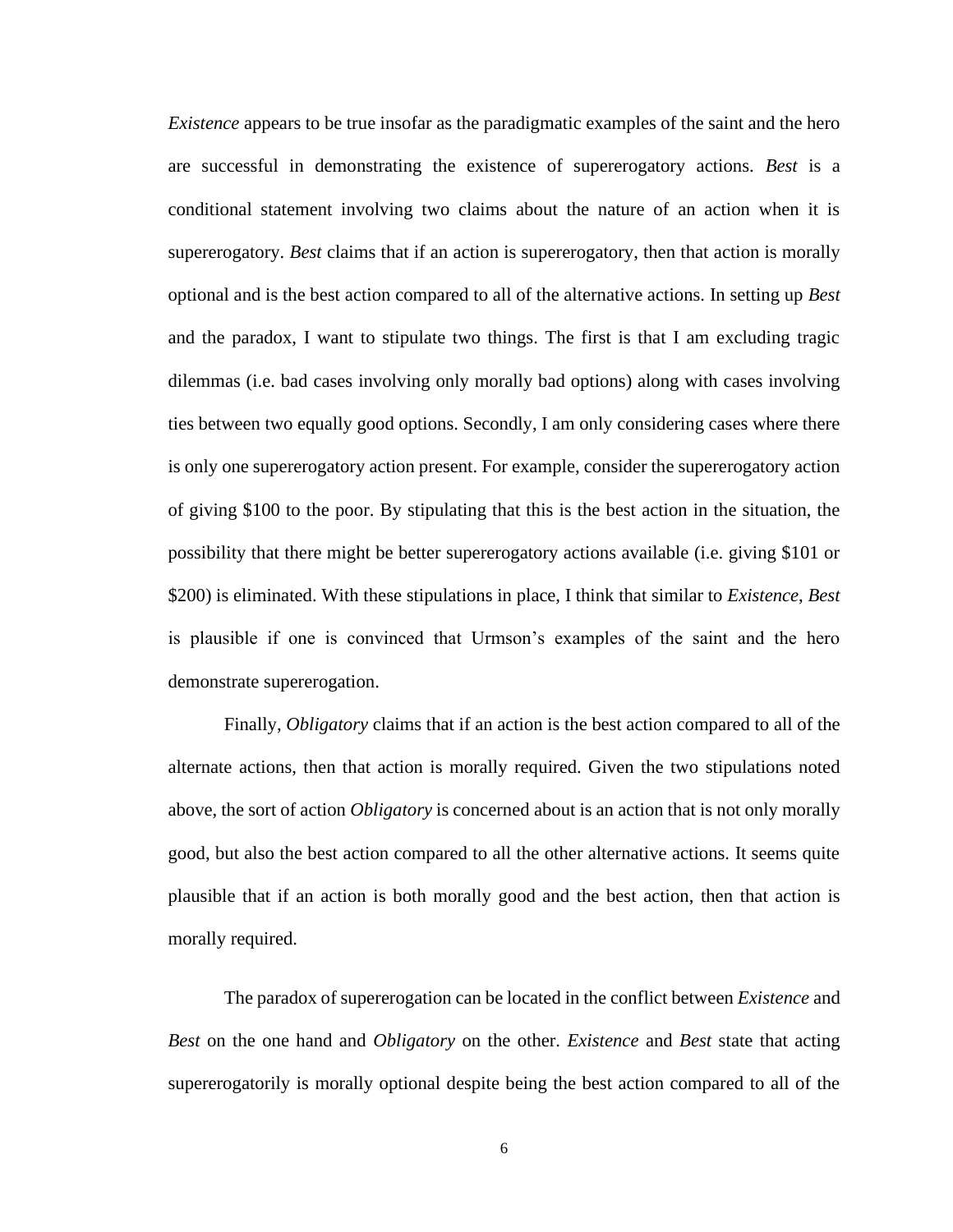other alternative actions. *Obligatory* states that because a supererogatory action is the best action compared to all of the other alternative actions, then acting supererogatorily is morally required. The dispute is about whether an action that is the best action compared to all of the other alternative actions is morally optional or morally required.

In response to the paradox, a number of different solutions have been put forth but they have been largely unsuccessful.<sup>5</sup> The solution I want to focus on is the one offered by Dreier, Horgan and Timmons. Dreier, Horgan and Timmons begin by reframing the paradox in terms of moral reasons. In reframing the paradox in terms of moral reasons, Dreier, Horgan and Timmons have conflated what it is for an action to be the best action compared to all of the other alternative actions, with being an action that is supported by the strongest moral reasons compared to all of the other alternate actions. The paradox in terms of strongest moral reasons is the following:

- 1. Supererogatory actions exist. (*Existence*)
- 2. If an action is supererogatory, then that action is morally optional and is supported by the strongest moral reasons compared to all of the other alternative actions. (*Strongest***)**
- 3. If an action is supported by the strongest moral reasons compared to all of the other alternative actions, then that action is morally required. (*Good-Ought Tie up*)

The dispute in terms of strongest moral reasons is about whether an action that is supported

by the strongest moral reasons compared to all of the other alternative actions is morally

optional or morally required. The *Good-Ought Tie up* claims that acting supererogatorily

<sup>&</sup>lt;sup>5</sup> One solution is offered by Portmore and Rawls who argue that an agent is not morally required to perform the morally best action because of the level of sacrifice that the agent might have to make in carrying out such an action; See Portmore, *Commonsense Consequentialism: Wherein Morality Meets Rationality*, 131- 136; John Rawls, *A Theory of Justice*, (Cambridge: Harvard University Press, 1971), 100. See objections by Archer, "Supererogation," 6; Elizabeth Drummond Young, "Is Supererogation more than just Costly Sacrifice?" in *Supererogation: Royal Institute of Philosophy Supplements 77*, ed. Christopher Cowley (Cambridge: Cambridge University Press, 2016),127-129. A second solution is offered by Archer, Heyd, and Igneski who argue that it is the autonomy and freedom of the agent that explains why an agent is not morally required to perform the morally best action; Archer, "Supererogation," 7; Heyd, *Supererogation*, 172-178; Violetta Igneski, "Defending Limits on the Sacrifices We Ought to Make for Others," *Utilitas* 20, no. 4 (2008): 424-446. See objection in Archer, "Supererogation," 7.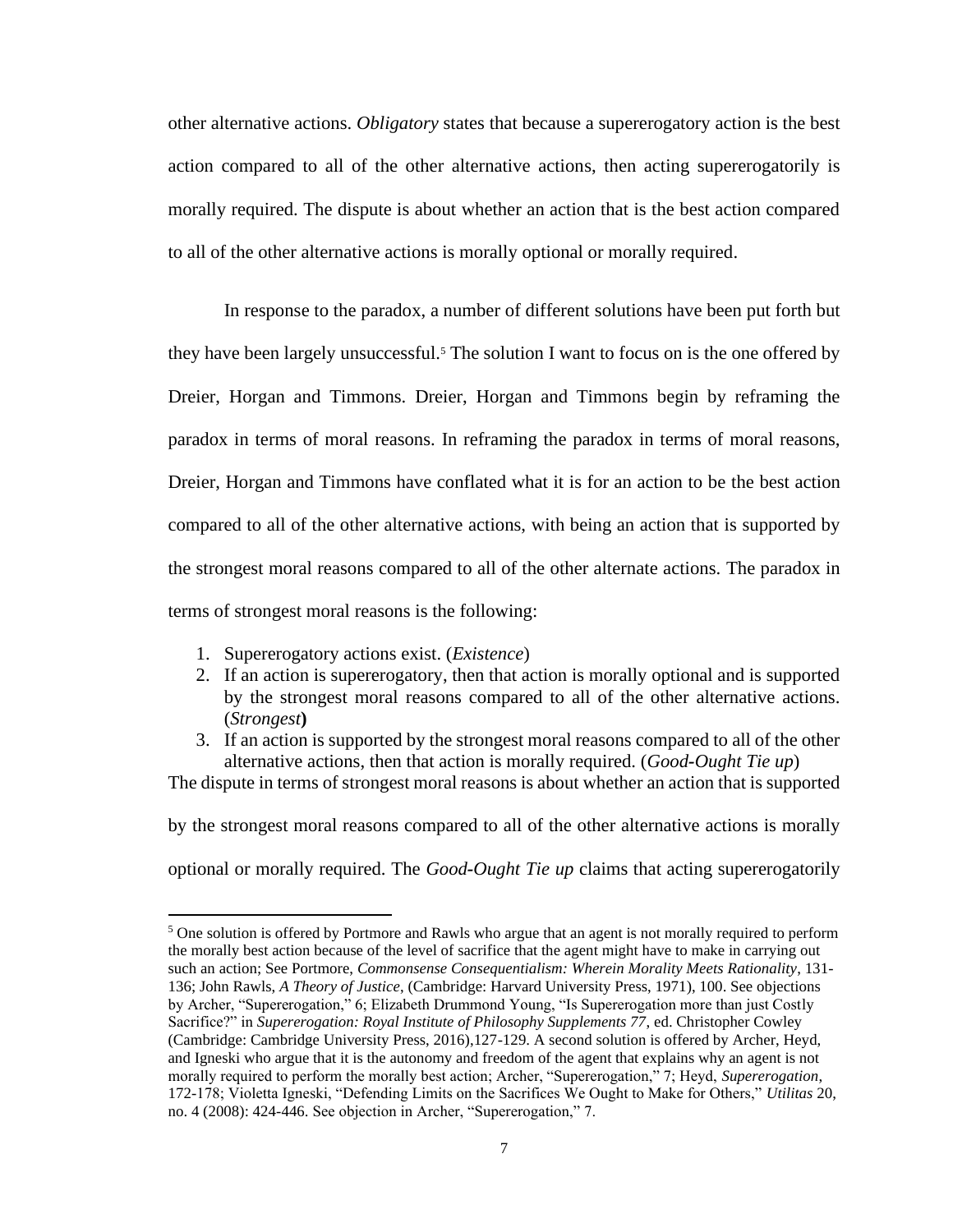is morally required since it is an action that is supported by the strongest moral reasons compared to all of the other alternative actions. *Strongest* and *Existence* claim that even though acting supererogatorily is supported by the strongest moral reasons compared to all of the other alternative actions, it is still morally optional.

It is worth pointing out that Horgan and Timmons are the ones who coined the third thesis in the reframed paradox the "*Good-Ought Tie up*." By coining the third thesis the "*Good-Ought Tie up*," they appear to be making the assumption that there is a tight connection between reasons and evaluative concepts. In the case of the *Good-Ought Tie up*, the strongest moral reasons track the evaluative term "good." This is an assumption that will be bypassed in this paper.

In response to the paradox, Dreier, Horgan and Timmons present arguments against the *Good-Ought Tie up*. One of the arguments is by Dreier and the other argument is by Horgan and Timmons. Both arguments argue that the reason why an action that is supported by the strongest moral reasons is not morally required is because there are only some moral reasons that are qualified in making an action morally required. Dreier shows this by arguing that some moral reasons are oriented toward justice while other moral reasons are oriented toward beneficence.<sup>6</sup> Dreier believes that it is only the moral reasons that are oriented toward justice that are qualified to make an action morally required. The moral reasons involved in acting supererogatorily are oriented toward beneficence, which in turn makes acts of supererogation morally optional.

<sup>6</sup> Jamie Dreier, "Why Ethical Satisficing Makes Sense and Rational Satisficing Doesn't," in *Satisficing and Maximizing*, ed. Michael Byron (Cambridge: Cambridge University Press, 2004), 149-150.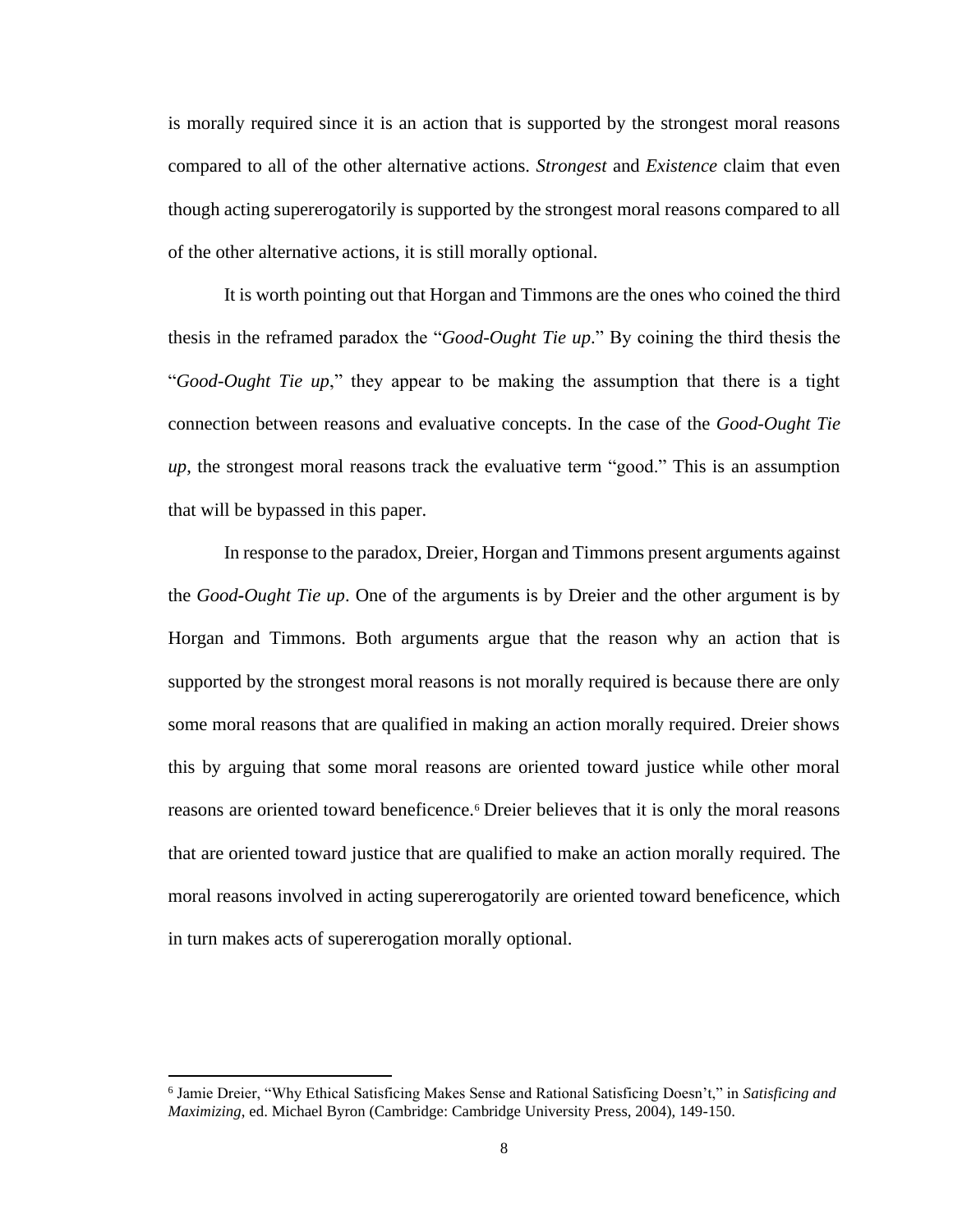Horgan and Timmons argue against the *Good-Ought tie up* by differentiating between moral reasons that are requiring and moral reasons that are favoring.<sup>7</sup> Horgan and Timmons claim that requiring moral reasons are able to convey moral obligation while favoring moral reasons cannot. Horgan and Timmons argue that the moral reasons concerned with acting supererogatorily are only favoring moral reasons which results in the supererogatory acts being morally optional.

What Dreier, Horgan and Timmons have essentially done by rejecting the *Good-Ought tie up*, is to presuppose the antithesis of my thesis which is that the source of supererogation is moral, not nonmoral. Dreier, Horgan and Timmons have argued that what makes supererogation supererogatory is that there are extra moral reasons (i.e. the strongest moral reasons) that support supererogation but not morally obligatory actions.

# III. Consequences and Objections to Dreier, Horgan and Timmons's Solution

In thinking about whether the solution offered by Dreier, Horgan and Timmons is successful, there appear to be at least four consequences where three of the consequences are clear cut objections. The first consequence and objection to Dreier, Horgan and Timmons's account is by Alfred Archer. Archer notes that their solution cannot account for all supererogatory acts, particularly the kind of supererogatory acts that appear to be supported by moral reasons that have requiring force.<sup>8</sup> Archer argues that in the paradigmatic example of Urmson's soldier, some of the moral reasons supporting the supererogatory act of jumping on the enemy grenade are requiring moral reasons. Despite

<sup>&</sup>lt;sup>7</sup> Horgan and Timmons, "Untying a Knot from the Inside Out: Reflections on the "Paradox" of Supererogation," 47-59.

<sup>8</sup> Archer, "Supererogation," 5.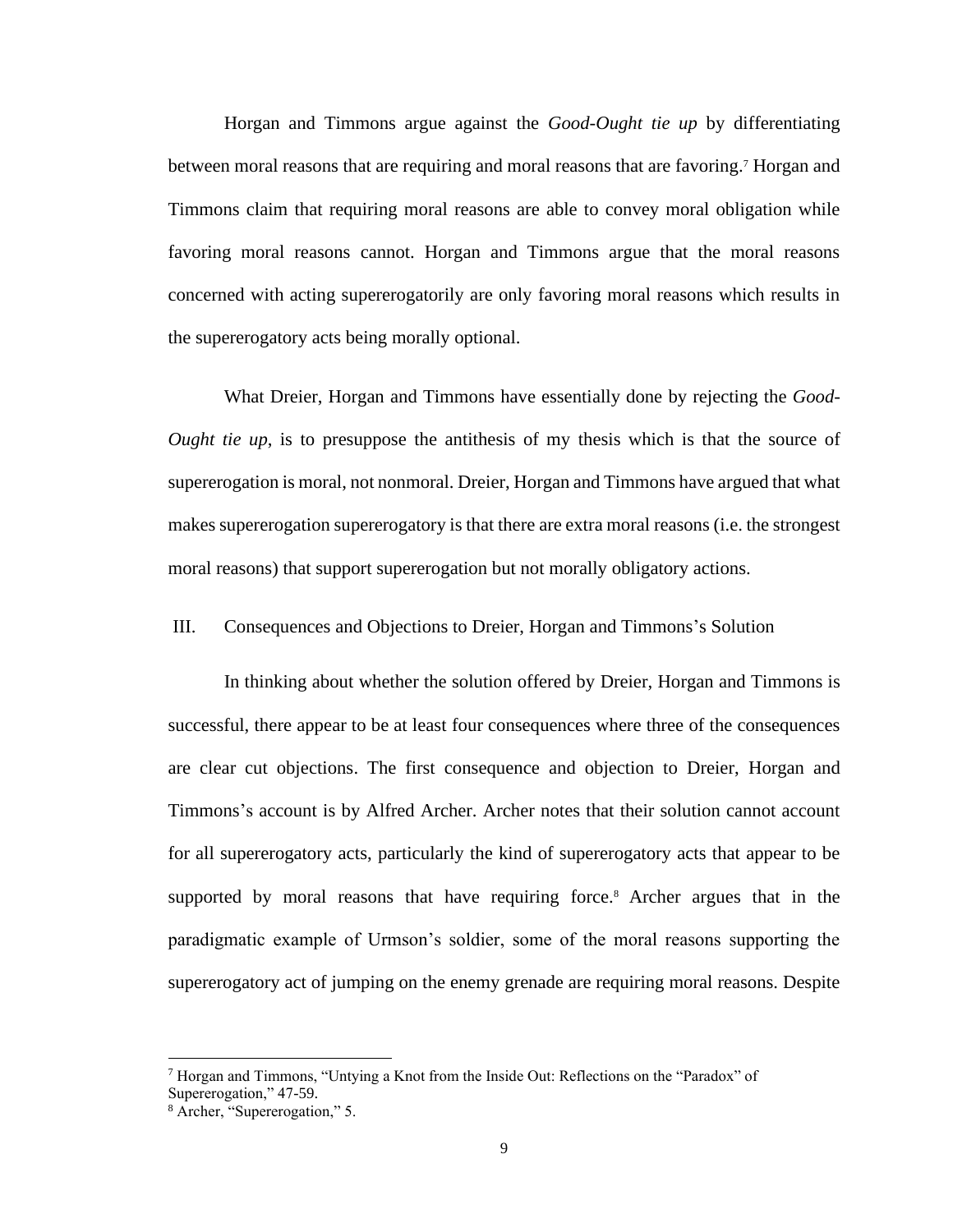being supported by requiring moral reasons, the supererogatory act of jumping on an enemy grenade remains morally optional. In response, Horgan and Timmons argue that these kinds of supererogatory acts are not really supererogatory acts, but are rather some kind of quasi-supererogation.<sup>9</sup> This however does not seem to be a satisfying answer insofar as Urmson's soldier seems to not only be a fair example of supererogation, but a paradigmatic example of supererogation.

The second consequence and objection has to do with differentiating between requiring moral reasons and favoring moral reasons. It isn't clear as to what distinguishes the two types of moral reasons from each other, other than the fact that only one of the two types of moral reasons have the ability to make an action morally required. An explanation isn't given as to how requiring moral reasons get the requiring force that they have or why favoring moral reasons are stuck with only favoring force. Dreier acknowledges this objection and admits that a fuller account of requiring moral reasons and favoring moral reasons is needed.<sup>10</sup>

The third consequence and objection is that Dreier, Horgan and Timmons ended up denying the highly plausible claim that if an action is supported by the strongest moral reasons compared to all of the other alternative actions, then that action is morally required. It seems more plausible to think that if there was ever a case where an action failed to be morally obligatory even though it was supported by moral reasons, then at the very least it

<sup>9</sup> Horgan and Timmons, "Untying a Knot from the Inside Out: Reflections on the "Paradox" of Supererogation," 61-62.

<sup>&</sup>lt;sup>10</sup> Dreier, "Why Ethical Satisficing Makes Sense and Rational Satisficing Doesn't," 150.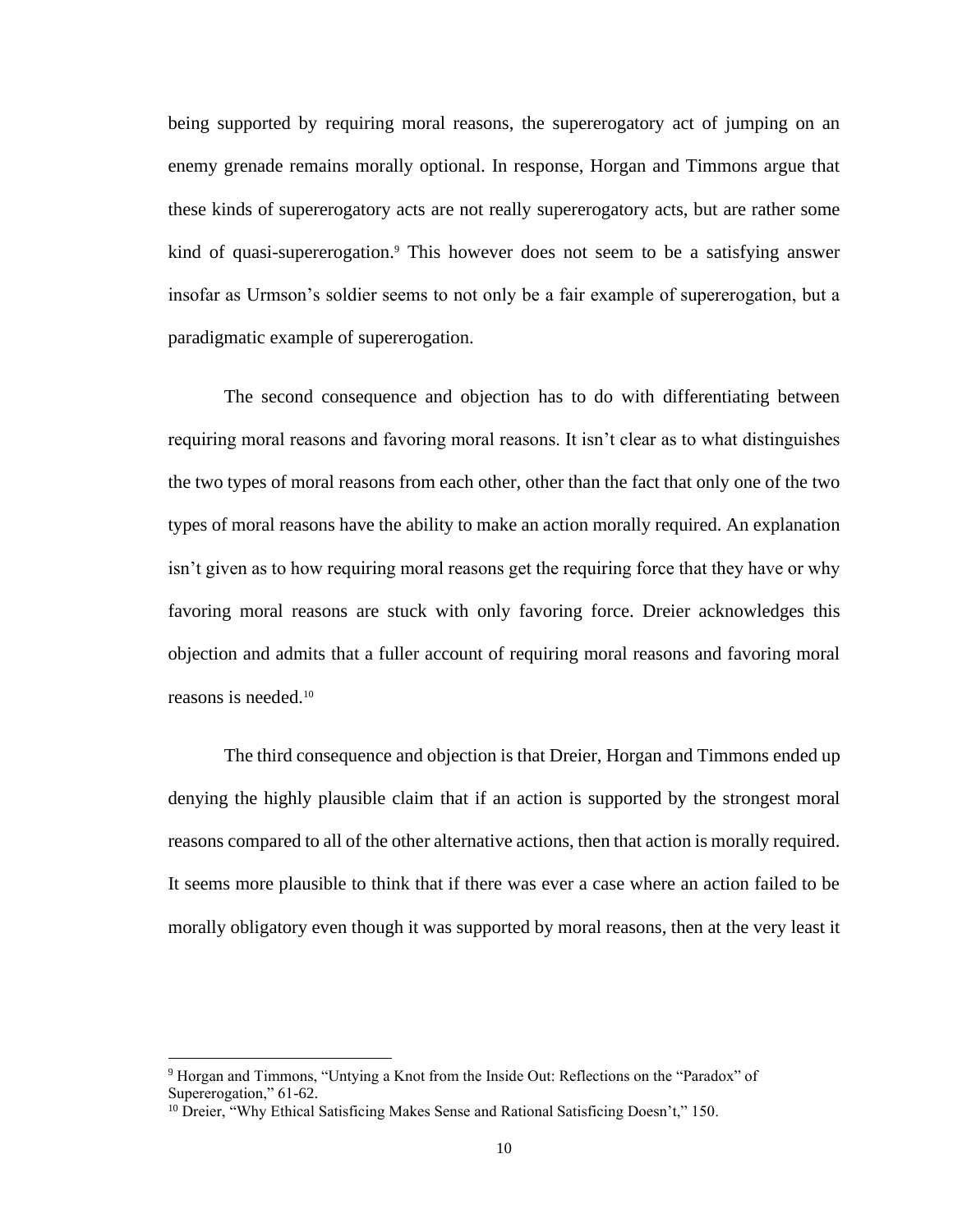was because that action was supported by weaker moral reasons, not the strongest moral reasons.

The fourth consequence has to do with the moral overridingness of moral reasons or rather the lack thereof in Dreier, Horgan and Timmons's account. This consequence isn't as obvious an objection as the other three consequences are since some people, such as Doug Portmore, find it unproblematic that moral reasons lack moral overridingness.<sup>11</sup> Despite the uncertainty of whether this is a strong objection, addressing moral overridingness is an important issue for any account involving moral reasons as it provides insight into the limit and scope of the power that moral reasons have or don't have in that particular account. I want to briefly explain what moral overridingness is, how it gets hashed out by Portmore, and why one might think it is important to maintain that moral reasons have moral overridingness. Although Dreier, Horgan and Timmons do not address moral overridingness specifically, they share a similar view with Portmore about the power that moral reasons have with respect to supererogation such that moral overridingness appears to play out the same in all of their views.

Moral overridingness is the claim that moral reasons always override nonmoral reasons such that whenever there is a moral reason in favor of some action and a nonmoral reason against that very same action, the moral reason will always override that nonmoral reason.<sup>12</sup> For example, suppose I have a moral reason to tell the truth while at the same time I also have some nonmoral reasons for not telling the truth. Because I have a moral reason

<sup>11</sup> Douglas Portmore, "Are Moral Reasons Morally Overriding?" *Ethical Theory and Moral Practice* 11, no.4 (2008): 386-387.

<sup>12</sup> Ibid, 370; Sarah Stroud, "Moral Overridingness and Moral Theory," *Pacific Philosophical Quarterly* 79, no. 2 (1998): 171.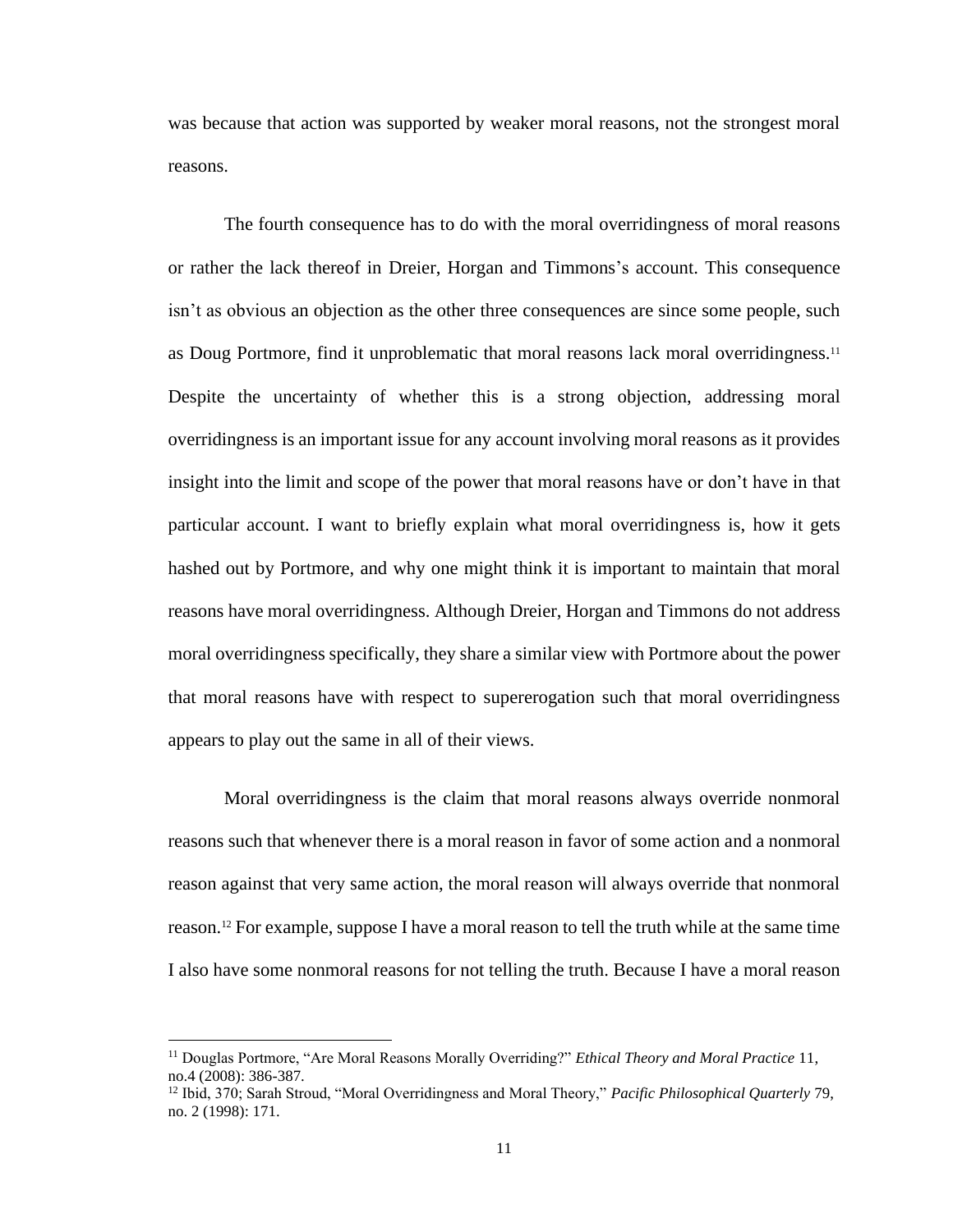to tell the truth it doesn't matter what sort of nonmoral reasons I might have for not telling the truth, the moral reason always wins out and I am required to tell the truth. However by denying moral overridingness, one is conceding that there are times where nonmoral reasons can prevent moral reasons from generating moral obligation.

Portmore argues that in cases involving supererogation, people have the moral option to either promote their own interests or to sacrifice those interests for the sake of doing more to promote the interests of others.<sup>13</sup> It is from having this moral option that Portmore, Dreier, Horgan and Timmons must reject moral overridingness. There are three key components for why this is the case. The first is recognizing that the kind of reasons that involve promoting one's own interests are nonmoral reasons.<sup>14</sup> The second is a claim that Portmore, Dreier, Horgan and Timmons all make, which is that supererogatory actions are supported by the strongest moral reasons. It isn't just that there are some moral reasons for doing a supererogatory act. It is that the moral reasons overwhelmingly favor acting supererogatorily over not acting supererogatorily. The third component is that there are no nonmoral reasons in favor of acting supererogatorily. Rather, the only nonmoral reasons present are those that support not acting supererogatorily such as the promoting of one's own interests.<sup>15</sup> So the reason why conceding that people have the moral option to promote their own interests over the interests of others commits Portmore, Dreier, Horgan and Timmons to having to give up moral overridingness, is because it means that a nonmoral reason to not act supererogatorily can override the strongest moral reason favoring one to act supererogatorily. In other words, it is possible that the strongest of moral reasons cannot

<sup>&</sup>lt;sup>13</sup> Portmore, "Are Moral Reasons Morally Overriding?" 369.

<sup>14</sup> Ibid, 377.

<sup>15</sup> Ibid, 375.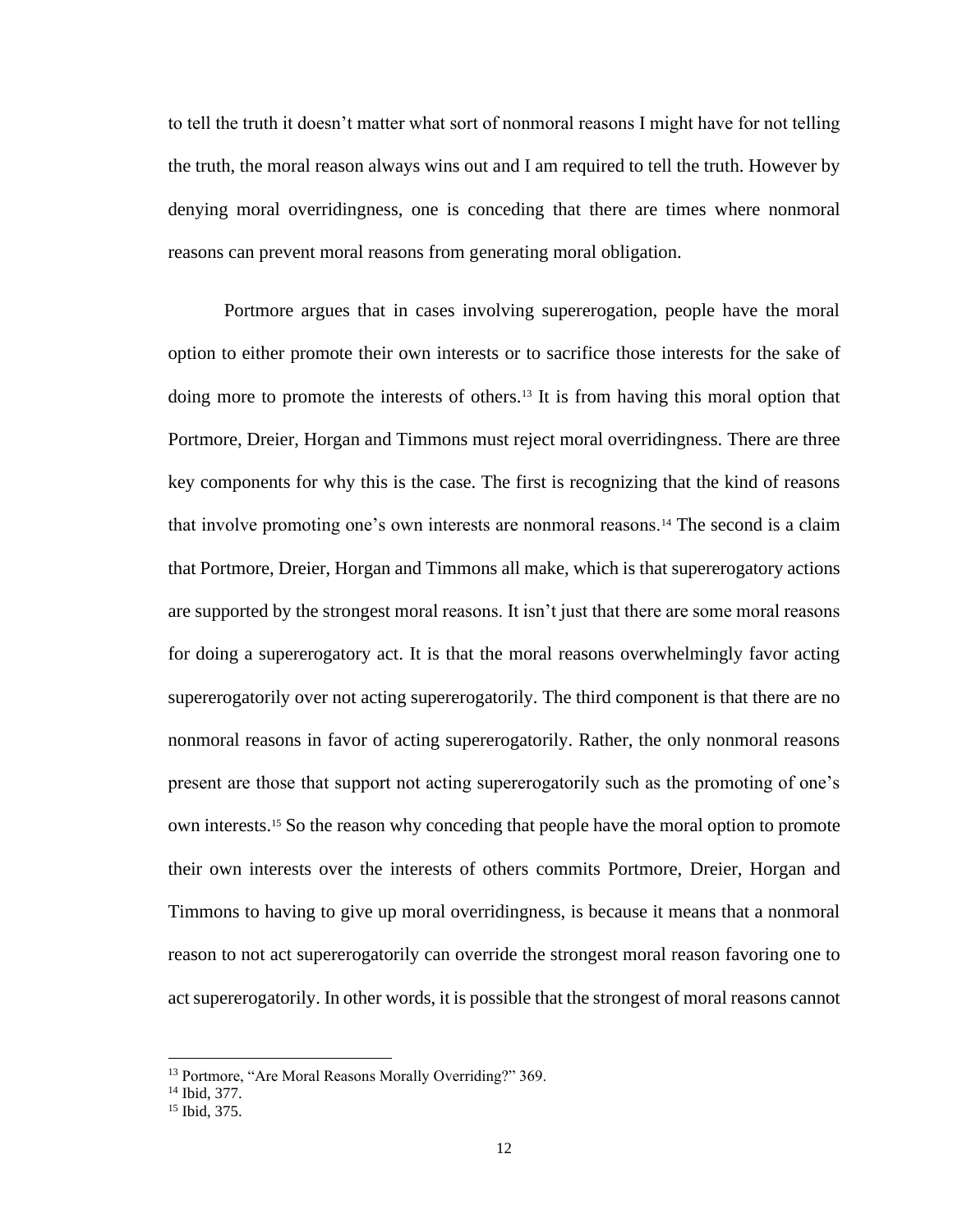generate a moral requirement because there are some nonmoral reasons for not doing that action.

One reason for why one might want to maintain moral overridingness is because once one allows for the possibility that a nonmoral reason can prevent a moral reason from generating a moral requirement, it becomes difficult to explain when exactly a nonmoral reason can prevent a moral reason from generating a moral requirement and when it cannot. One cannot simply rely on the distinction between supererogatory actions and morally obligatory actions to determine when exactly a nonmoral reason can prevent a moral reason from generating a moral requirement as that would lead to a circular argument. One cannot explain the difference between supererogatory actions and morally obligatory actions by arguing that it is only in supererogatory actions that moral reasons are not necessarily overriding and so supererogatory actions are morally optional, while at the same time arguing that the way in which we determine whether a moral reason is overriding is based on whether the action is supererogatory or morally obligatory. Now there may be other arguments that avoid the circularity and that can adequately explain in what situations moral reasons fail to override nonmoral reasons and in what situations moral reasons do override nonmoral reasons, however it is unclear as to what they might be.

It is important to be able to adequately explain when exactly nonmoral reasons can prevent moral reasons from generating a moral requirement because there are many cases where we don't want a nonmoral reason to prevent a moral reason from generating a moral requirement. For example, in cases involving murder we don't want there to be any nonmoral reasons that might make murder morally permissible. Since (1) it is unclear as to how to adequately explain when a nonmoral reason can prevent a moral reason from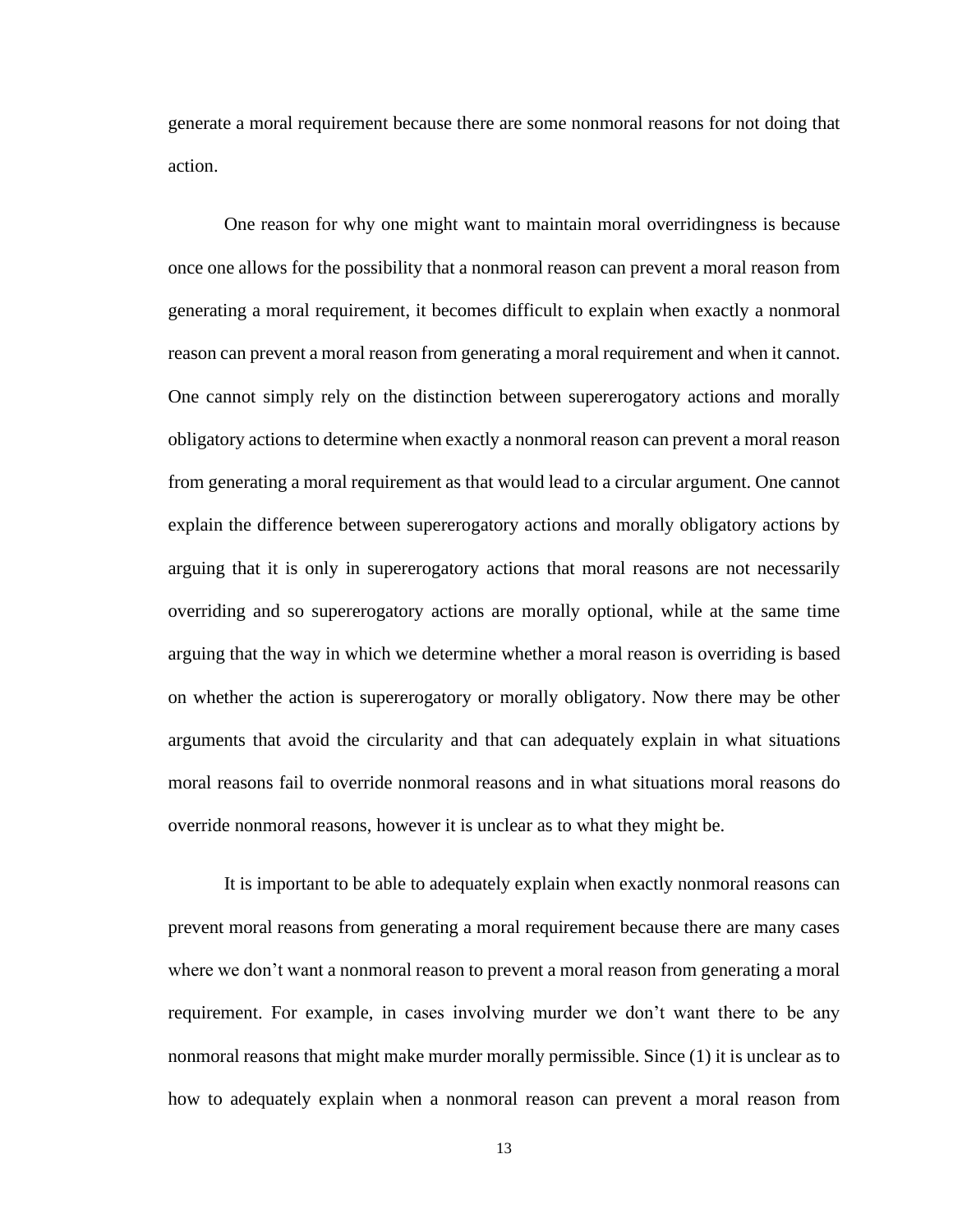generating a moral requirement and (2) there seems to be a lot at stake in allowing for the possibility that a nonmoral reason can prevent a moral reason from generating a moral requirement, it seems better to try to maintain moral overridingness.

#### IV. Moral Reasons and All-Things Considered Reasons

Despite these negative consequences and objections to Dreier, Horgan and Timmons's solution, I do think that Dreier, Horgan and Timmons are correct in trying to draw a distinction between the type of reasons that support morally required actions versus the type of reasons involved in acting supererogatorily. However, where I want to depart from Dreier, Horgan and Timmons is that rather than trying to differentiate between two types of moral reasons, I want to differentiate between moral reasons and nonmoral reasons. But before I can do that, I need to show that having an all-things considered reason to do a supererogatory action is not just composed of moral reasons. What I mean by this is that although moral reasons might contribute to what one has an all-things considered reason to do, what one has an all-things considered reason to do is not just made up of moral considerations. Recognizing that having an all-things considered reason to act supererogatorily involves more than just moral reasons is important as it will allow us to see why differentiating between moral reasons and nonmoral reasons solves the paradox and why the source of supererogation is nonmoral.

I will not get into any immediate detail about what differentiates a moral reason from a nonmoral reason because it is something that will be done later on in the paper. However, I do want to briefly explain what an all-things considered reason is. An individual has an all-things considered reason to do some action when the reasons in favor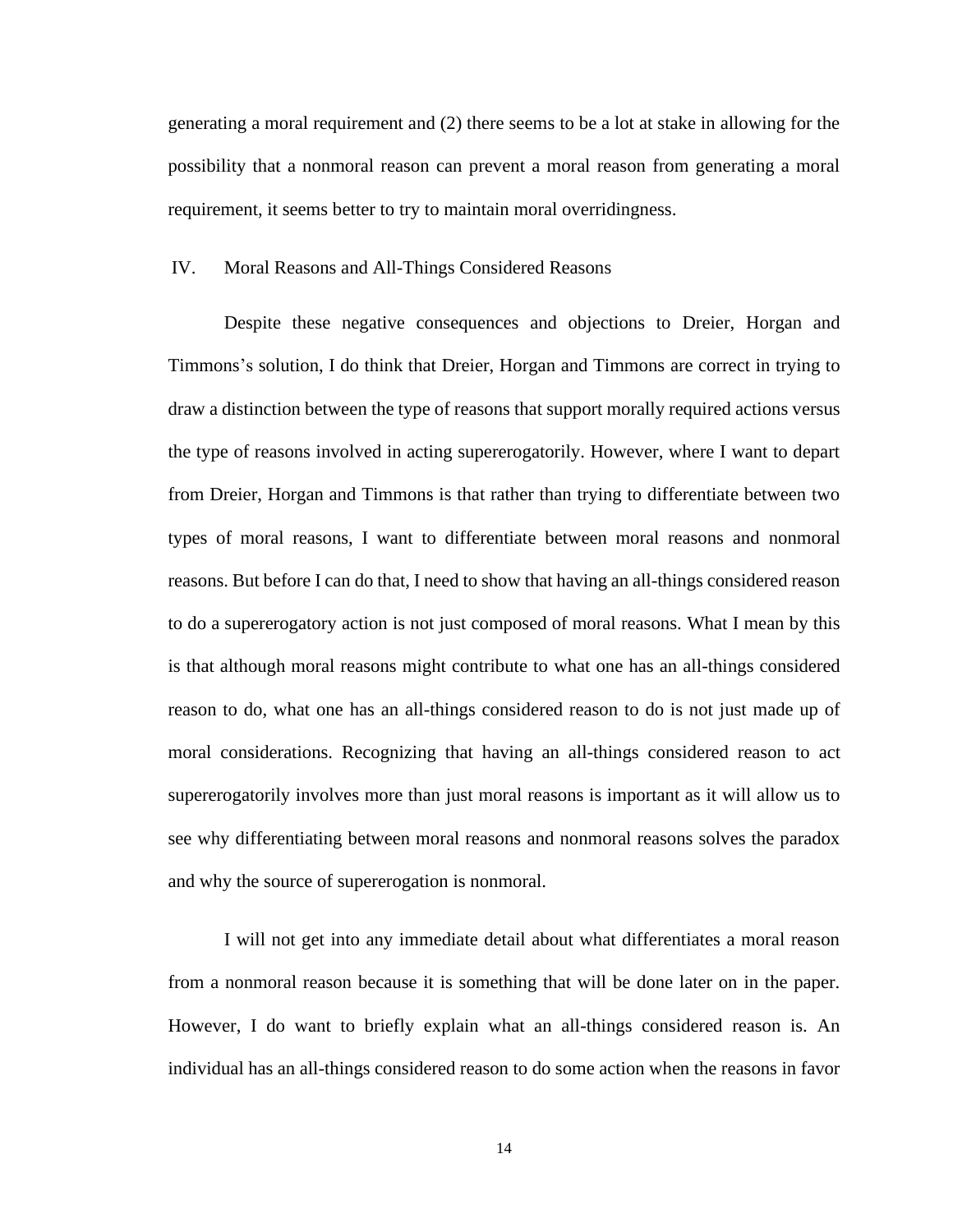of doing that action outweigh the reasons in favor for not doing that action. Often times, one has an all-things considered reason to do some action at some particular moment, but the next time around that person might not have an all-things considered reason for doing that same action. This is because what one has an all-things considered reason to do is often generated from a variety of different kinds of considerations where some of these kinds of considerations can be moral, financial, prudential, health-related, utility-related, etc. Sometimes these kinds of considerations can favor doing some particular action while at another time they can favor not doing that same kind of action. As a result, just because someone has an all-things considered reason to do some action does not mean that person will continue to having an all-things considered reason to keep doing that action.

In order to show why having an all-things considered reason to act supererogatorily involves more than just moral reasons and why this is relevant to solving the paradox, I want to begin by pointing out something implicit within the way Dreier, Horgan and Timmons set up the paradox. It has already been noted that Dreier, Horgan and Timmons reframe the paradox in terms of "strongest moral reasons." What this "strongest moral reasons" talk implies is some sort of ranking system in which according to Dreier, Horgan and Timmons supererogatory actions rank high in terms of moral reasons. I want to focus on the idea of ranking actions within different types of ranking systems as I think that understanding that an action can be ranked differently depending on which kind of ranking system one is using will help solve the paradox.

An action can be ranked in many different ways. The way that I want to focus on ranking an action will be based on the different kind of reasons that support it. By ranking an action based on the different kind of reasons that support it, where an action can rank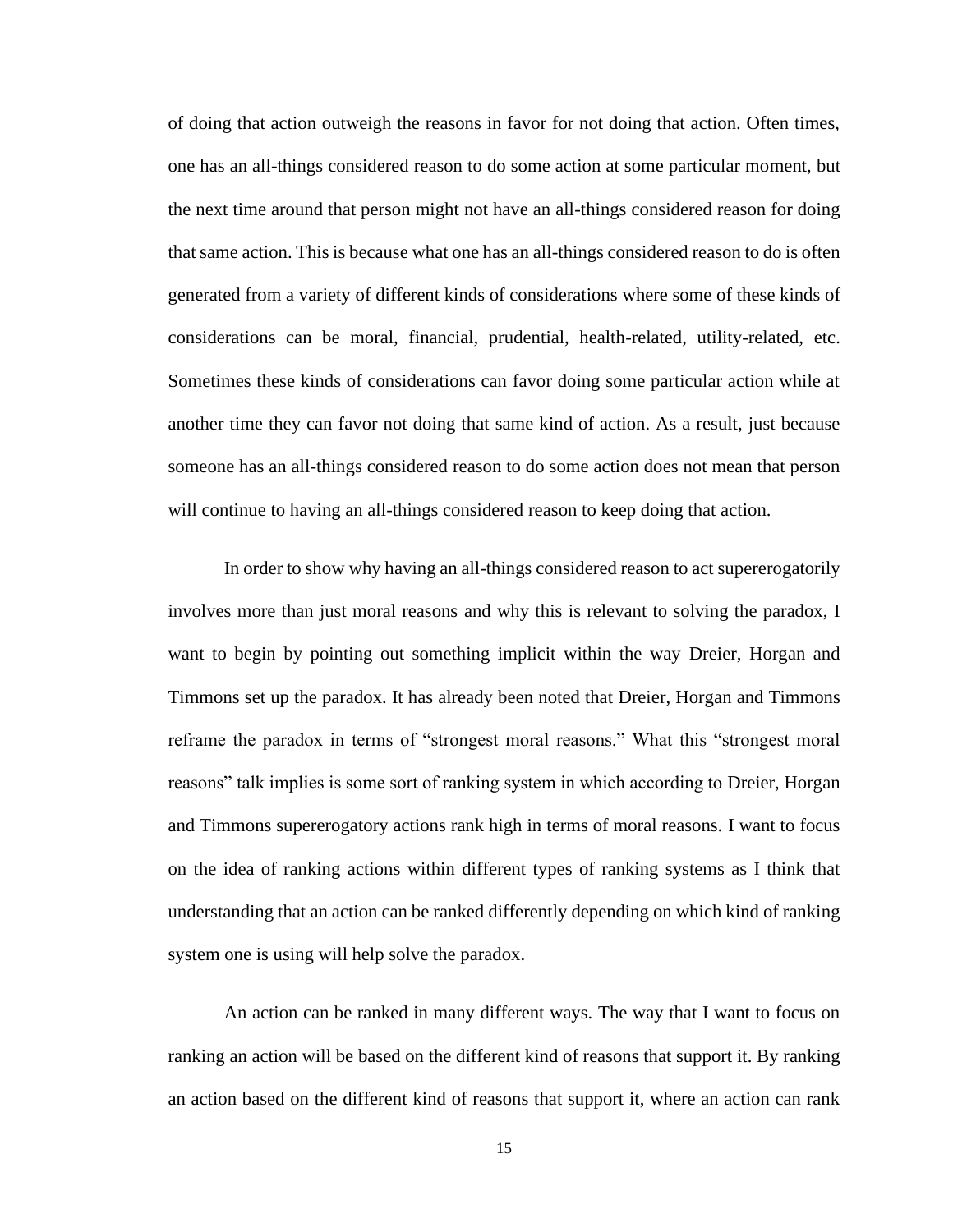can be drastically different when going from one ranking system to another. It is possible for an action to rank high in terms of one type of reason while ranking lower in terms of another type of reason. For example, consider a case where two poor parents steal some expensive medicine that their sick child needs. Where this action ranks based on what one has most reason to do in terms with complying with the law is entirely different than what one has most reason to do in terms of doing what helps one's family. Stealing the medicine will rank high in a ranking system of doing what helps one's family while it will not rank high in a ranking system of complying with the law.

In order to begin solving the paradox, I want to compare both supererogatory actions and morally obligatory action on two different ranking systems. The first ranking system will be a system based on "supererogatory reasons." The second ranking system will be a system based on moral reasons.

A ranking system based on "supererogatory reasons" is a system based on what one has an all-things considered reason to do. The reason for why this is the case is that when one thinks about why one might ultimately come to do a supererogatory action, it seems very plausible that it is because that person had an all-things considered reason for doing it. Now it isn't always the case that a person will have an all-things considered reason for doing a supererogatory action, but it seems that when one does choose to do a supererogatory action it is because that was the action one had the most reason to do. If a person has the most reason to do some action, then that action is generally understood to be the best action compared to all the other alternative actions. As a result, actions that rank the highest in a ranking system that is determined by "supererogatory reasons" will be actions that are the best actions compared to all the other alternative actions.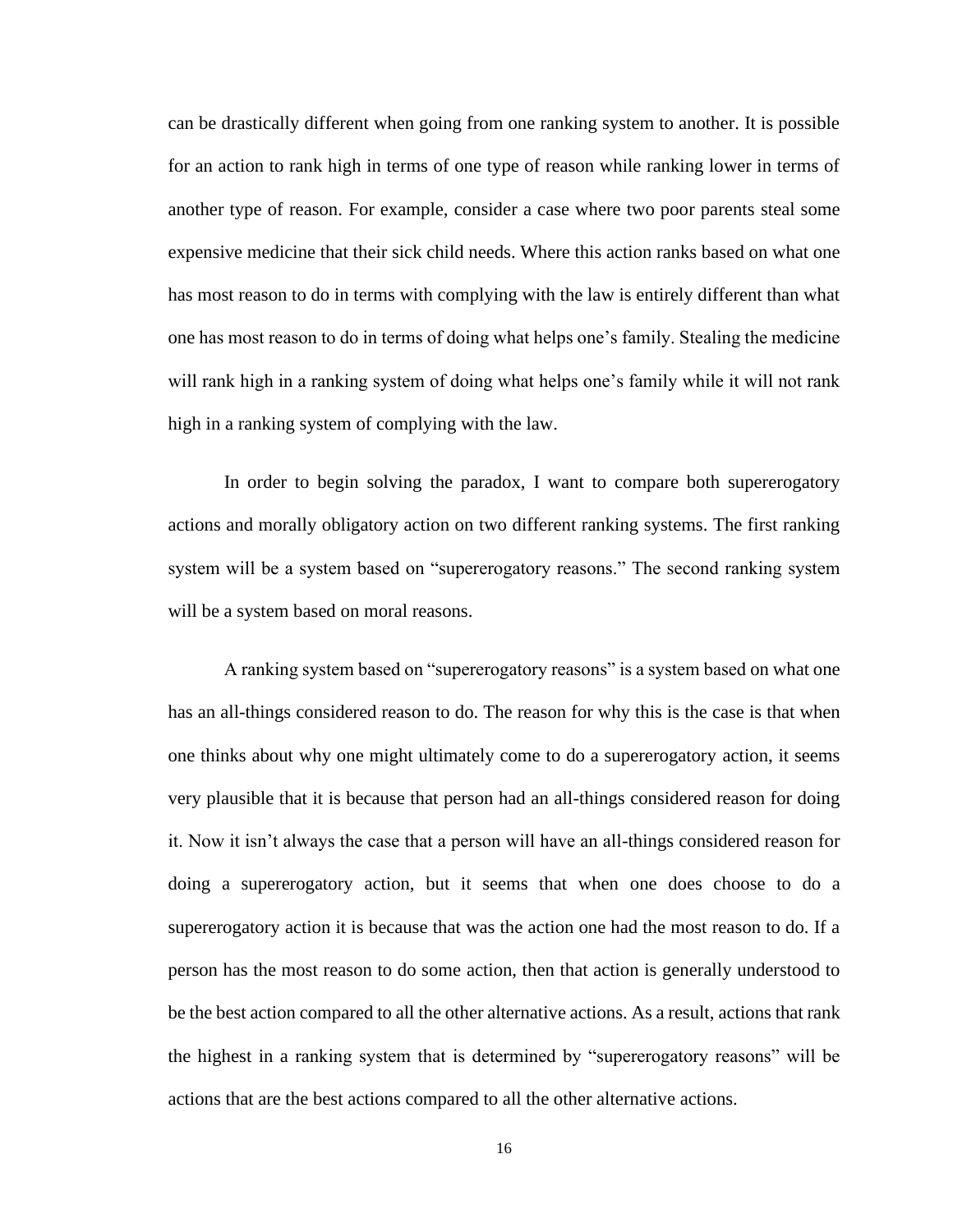In evaluating how supererogatory actions compare to morally obligatory actions in this ranking system, it seems intuitive to rank supererogatory actions somewhere at the top while ranking morally obligatory actions not at the top. This is because supererogatory actions are generally understood as being actions that go above and beyond the call of duty where one's duty entails morally obligatory actions.

To give an example for why it seems plausible that a supererogatory action ranks higher than a morally obligatory action, let's consider a case where I have a moral obligation to mow my neighbor's lawn. I have this moral obligation because I promised my neighbor that I would mow it for her. Suppose I mow my neighbor's lawn and as I finish up, I notice that my neighbor's bushes need to be trimmed and the weeds need to be pulled. However, I am not morally obligated to trim the bushes and pull the weeds as I did not promise my neighbor that I would do it. Trimming the bushes and pulling the weeds would be a supererogatory action.

Suppose I decide that in addition to doing the morally obligatory action, mowing the lawn, I also opt to do the supererogatory action, trimming the bushes and pulling the weeds. In the scenario where I do opt to do the supererogatory action, it seems plausible that it is because it is what I have most reason to do. For example, I might have a moral reason. The moral reason might be that helping my neighbor is the sort of thing I should do for individuals who have intrinsic value and worth. I might also have a nonmoral reason or more specifically, a prudential reason. The prudential reason might be that it is prudentially advisable to sometimes help your friends out by doing more than what they might have expected you to do. To be clear, it doesn't have to be these exact reasons to make it the case that I have an all-things considered reason for doing the supererogatory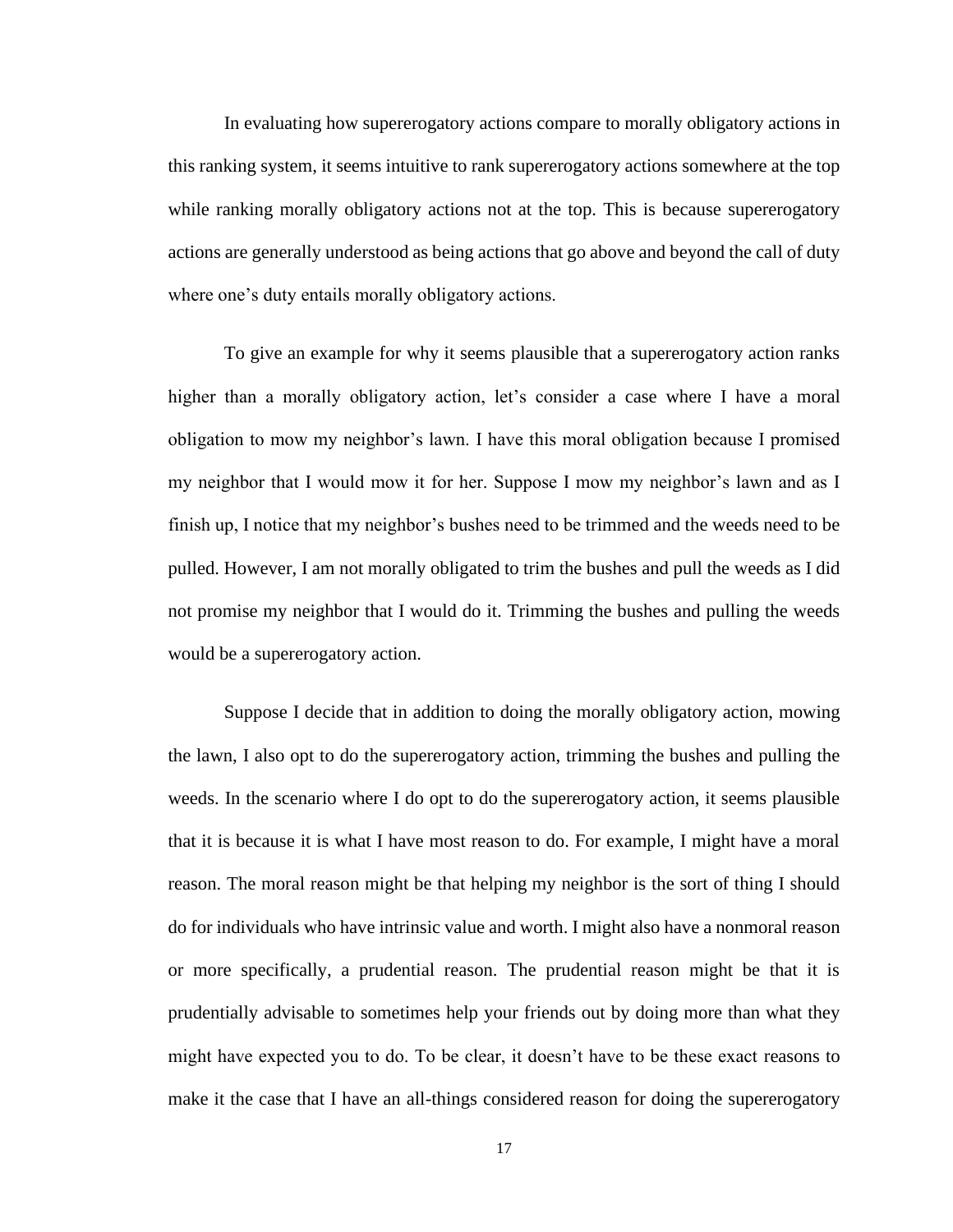action, all that is needed is that there are more reasons in favor of doing the supererogatory action than not doing the supererogatory action.

Now when one does come to have an all-things considered reason for doing some supererogatory action, that supererogatory action will be better than all of the other alternative actions. Pulling the weeds and trimming the bushes is better than doing neither of the actions. It is better than doing one but not the other. It is also better than pulling and trimming only some of the weeds and bushes. Clearly in this scenario, the supererogatory action is going to rank somewhere at the top in a ranking system based on actions that are the best.

On the other hand, the morally obligatory action, mowing the lawn, will not rank at the top of a ranking system based on which actions are the best. This is because although mowing the lawn produces some good, it doesn't produce the most overall good. One reason for why this is the case is that in doing the morally obligatory action one has only done what one is required to do. I've only done the bare minimum. In this particular situation, I haven't done the action that is morally best and prudentially best. It seems clear then that a morally obligatory action will not rank at the top of a ranking system based on actions being the best. If that is the case, then it appears that when one uses a ranking system based on what one has an all-things considered reason to do (i.e. what is the best action), supererogatory actions rank somewhere at the top while morally obligatory actions rank not at the top.

The second ranking system that I want to evaluate supererogatory actions and morally obligatory actions by is a ranking system based on moral reasons. I don't want to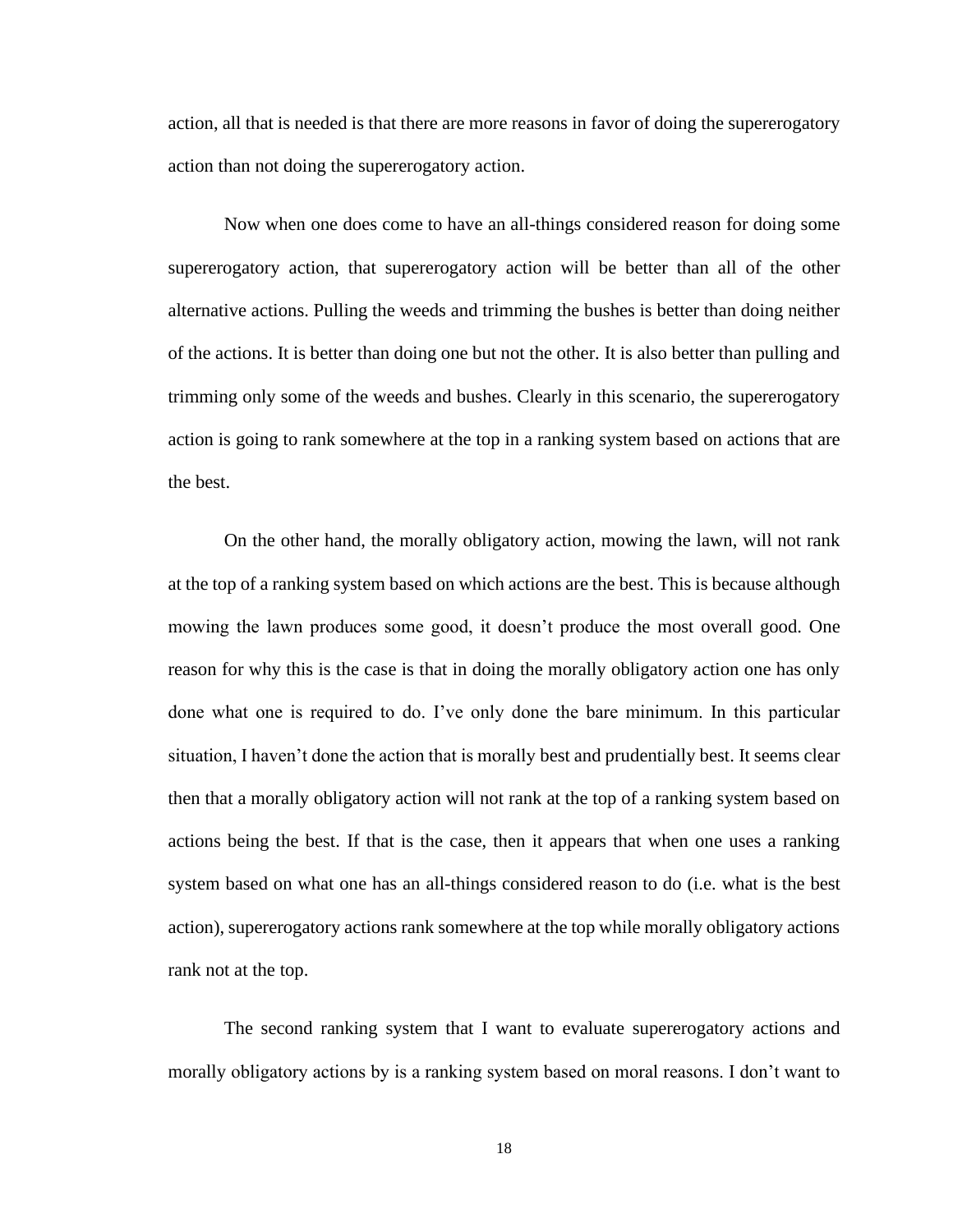give an account of what moral reasons are just yet. But what I want to do instead is to simply give an argument for why it is intuitive to think that morally obligatory actions will rank higher than supererogatory actions in a ranking system based on moral reasons. To demonstrate this, I want to argue that when one analyzes the reasons that are needed to support a morally obligatory action, one finds that they are all moral. On the other hand, when one analyzes the reasons that are required to support a supererogatory action, one finds that only some of the reasons are moral.

Consider the impermissible act of murder. It seems that one reason that can sufficiently prohibit murder might simply be that a human being has intrinsic value and is an end in and of itself. The fact that a human being has this intrinsic value seems to be enough to sufficiently prohibit someone from engaging in murder. It also seems plausible to think that that reason is moral. I want to argue that it isn't just in this case involving moral obligation that the reasons that support a morally obligatory action are only moral, but that it is in all cases involving moral obligation. If that is the case, then in a ranking system based on moral reasons morally obligatory actions ranks somewhere at the top.

Alternatively, supererogatory actions don't appear to rank at the top in a ranking system based on moral reasons. This is because it seems that supererogatory actions are supported by both moral reasons and nonmoral reasons. In the neighbor example, I had an all-things considered reason for pulling the weeds and trimming the bushes. The all-things considered reason consisted of both a moral reason and a nonmoral reason. It seems plausible that in cases involving what one has an all-things considered reason to do, what one has an all-things considered reason to do is going to be made up of many considerations. Some will be moral and some will be nonmoral. If that is the case, then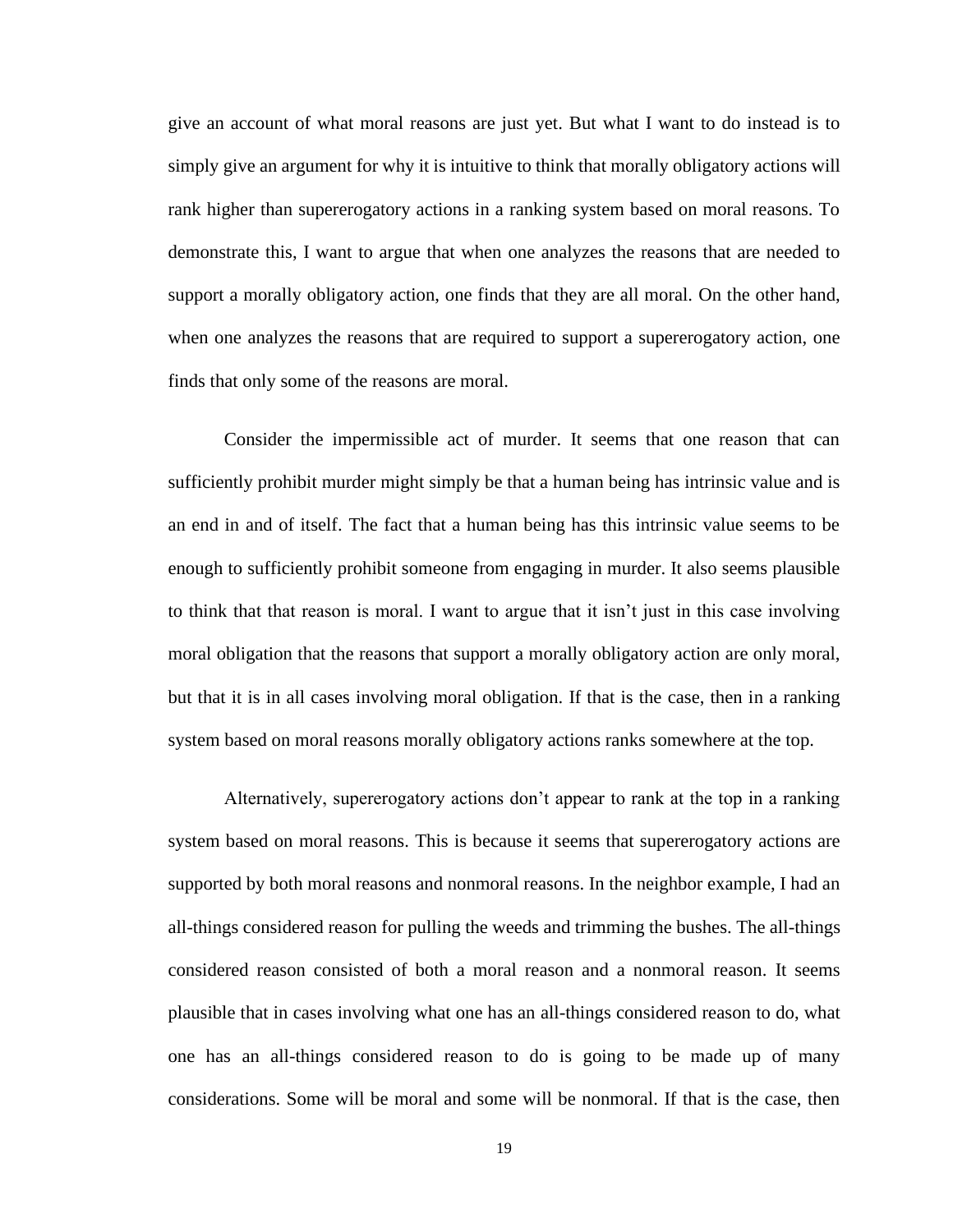since supererogatory actions when carried out are supported by all-things considered reasons, supererogatory actions will need to be supported by both moral reasons and nonmoral reasons. This means that when supererogatory actions are being ranked in a ranking system based on moral reasons, supererogatory actions will not rank at the top. Furthermore, when one is comparing supererogatory actions to morally obligatory actions within a ranking system based on moral reasons, morally obligatory actions rank higher than supererogatory actions.

When comparing supererogatory actions and morally obligatory actions within two types of ranking systems where one of the ranking systems is determined by what one has an all-things considered reason to do and the other is determined by moral reasons, it seems that to rank high in terms of what one has an all-things considered reason to do is different than what it is to rank high in terms of being supported by the strongest moral reasons. This would indicate that an action that is the best action compared to all the other alternative actions is not necessarily the action that is supported by the strongest moral reasons. This would explain why an action that is the best action, such as a supererogatory action, is not morally obligatory. Supererogatory actions simply do not rank high enough in terms of being supported by the strongest moral reasons. Additionally, this would indicate that the source of supererogation is not moral. This now opens the door to allow me to demonstrate that the source of supererogation is actually nonmoral. What I want to do now is to explain what differentiates a moral reason from a nonmoral reason and how this is relevant to explaining why supererogatory actions are not supported by the strongest moral reasons and why supererogation is morally optional.

V. Moral Reasons as Being Universalizable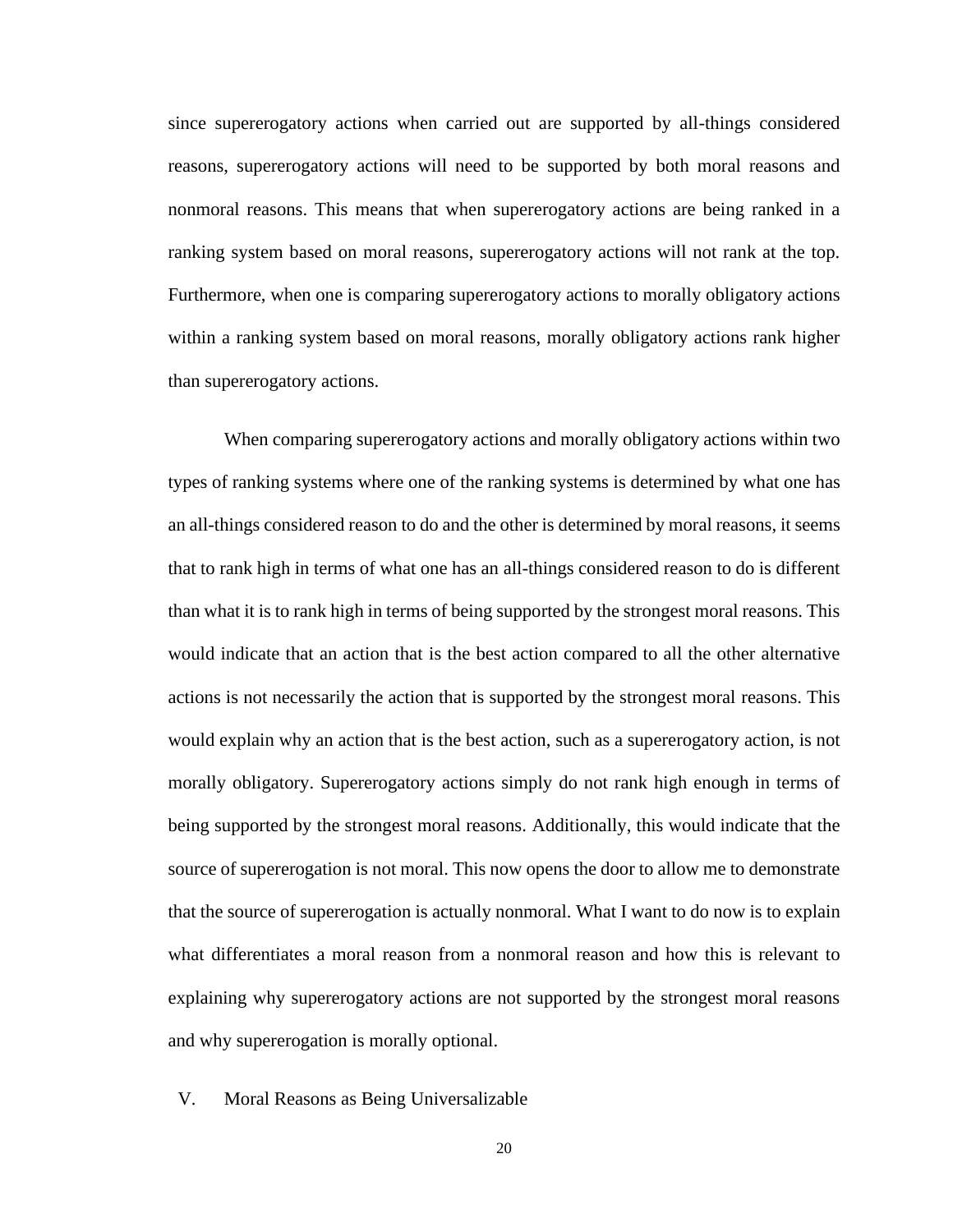The way I want to differentiate between moral reasons and nonmoral reasons is by following a distinction Nagel and Schroeder make between agent-neutral reasons and agent-relative reasons. Nagel and Schroeder understand agent-neutral reasons to be reasons that apply to everybody such that if R is an agent-neutral reason for doing A, then R is a reason for all of us to do A.<sup>16</sup> Since agent-neutral reasons apply to everybody, agent-neutral reasons are objective and universal. Agent-relative reasons on the other hand, are reasons that only apply to some people such that if R is an agent-relative reason for doing A, then R is a reason for only some of us to do  $A<sup>17</sup>$ . As a result, agent-relative reasons are not universal. What determines whether an agent-relative reason is a reason for someone has to do with the relationship that that person has with the agent-relative reason and the associated action. For example, I don't particularly care about going shopping. Because I don't care much about going shopping, then the fact that there will be sales on Black Friday will not be a reason for me to go out shopping the day after Thanksgiving. However, for people who do enjoy shopping, the fact that there will be sales on Black Friday will be a reason for going out and shopping on the day after Thanksgiving. That there will be sales on Black Friday is an agent-relative reason which generally applies only to the people who enjoy shopping.

This way of distinguishing between moral reasons and nonmoral reasons in terms of agent-neutral reasons and agent-relative reasons is shared by both Nagel and Schroeder. Nagel writes that, "Ethics is concerned…with what should happen…[which] neutral

<sup>16</sup> Thomas Nagel, *The View from Nowhere* (Oxford: Oxford University Press, 1986), 152-153; Mark Schroeder, *Slaves of the Passions* (Oxford: Oxford University Press, 2007), 18, 105-106.

<sup>17</sup> Nagel, *The View from Nowhere*, 152-153; Schroeder, *Slaves of the Passions*, 18.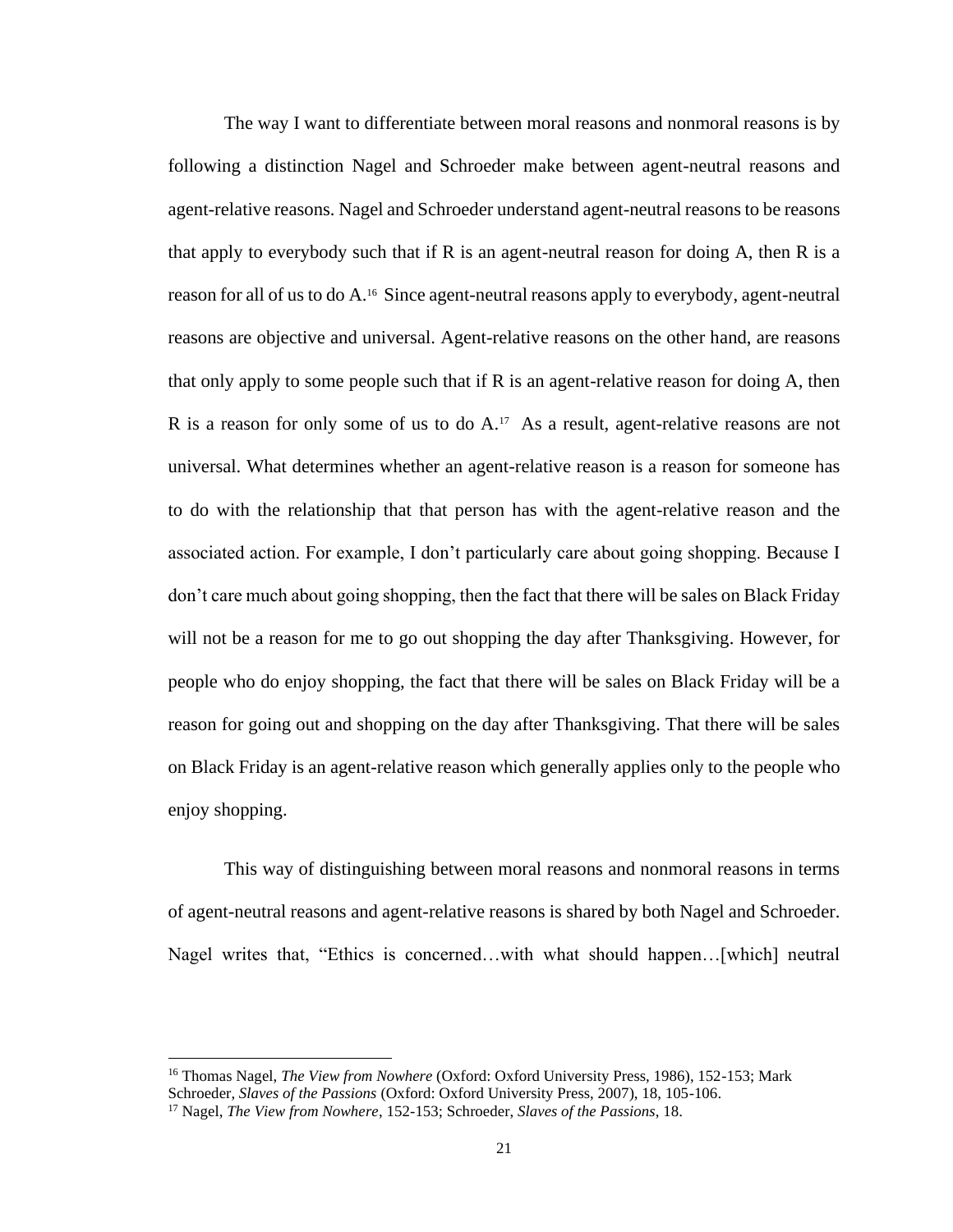reasons underlie."<sup>18</sup> Schroeder writes, "As I understand Agent-Neutral, context can determine who counts as one of 'us' for the purposes of the utterance…in other contexts, particularly moral contexts, it will be clear that everyone counts as one of 'us.'"<sup>19</sup> If it is plausible to think of moral reasons as being agent-neutral reasons and nonmoral reasons as being agent-relative reasons, then a reason is moral just in case it is universalizable. What I mean by this is that a moral reason is universalizable just in case it universally holds for all rational agents. Understanding a moral reason in this way, as being universalizable, seems plausible since morality is often understood as tracking what is universal and objectively good.<sup>20</sup> As a result, it seems plausible to understand a moral reason as being an agent-neutral reason.

Turning to when one has an all-things considered reason to do a supererogatory action and what its relationship is with agent-neutral reasons and agent-relative reasons, it has already been mentioned that what one has an all-things considered reason to do is made up of a variety of different considerations. To simplify things, we can break up these different considerations into two groups. We can categorize the considerations as involving either moral reasons or nonmoral reasons. I've already addressed why it seems plausible to think of moral reasons as being agent-neutral reasons, now I will explain why nonmoral reasons should be thought of as being agent-relative reasons.

<sup>18</sup> Nagel, *The View from Nowhere*, 165.

<sup>19</sup> Schroeder, *Slaves of the Passions*, 18.

 $20$  The reason why I think moral reasons are universalizable and why being universalizable is a key feature of moral reasons, is because I am following Kant in how he understands what it is for an action to be morally right or morally wrong. Although Kant's ethical theory is grounded on maxims and not moral reasons, there is still a shared similarity in the universalizability of moral reasons and the role maxims have in Kant's categorical imperative. Immanuel Kant, *Groundwork of the Metaphysics of Morals* (Cambridge: Cambridge University Press, 2006), 31, 43-45.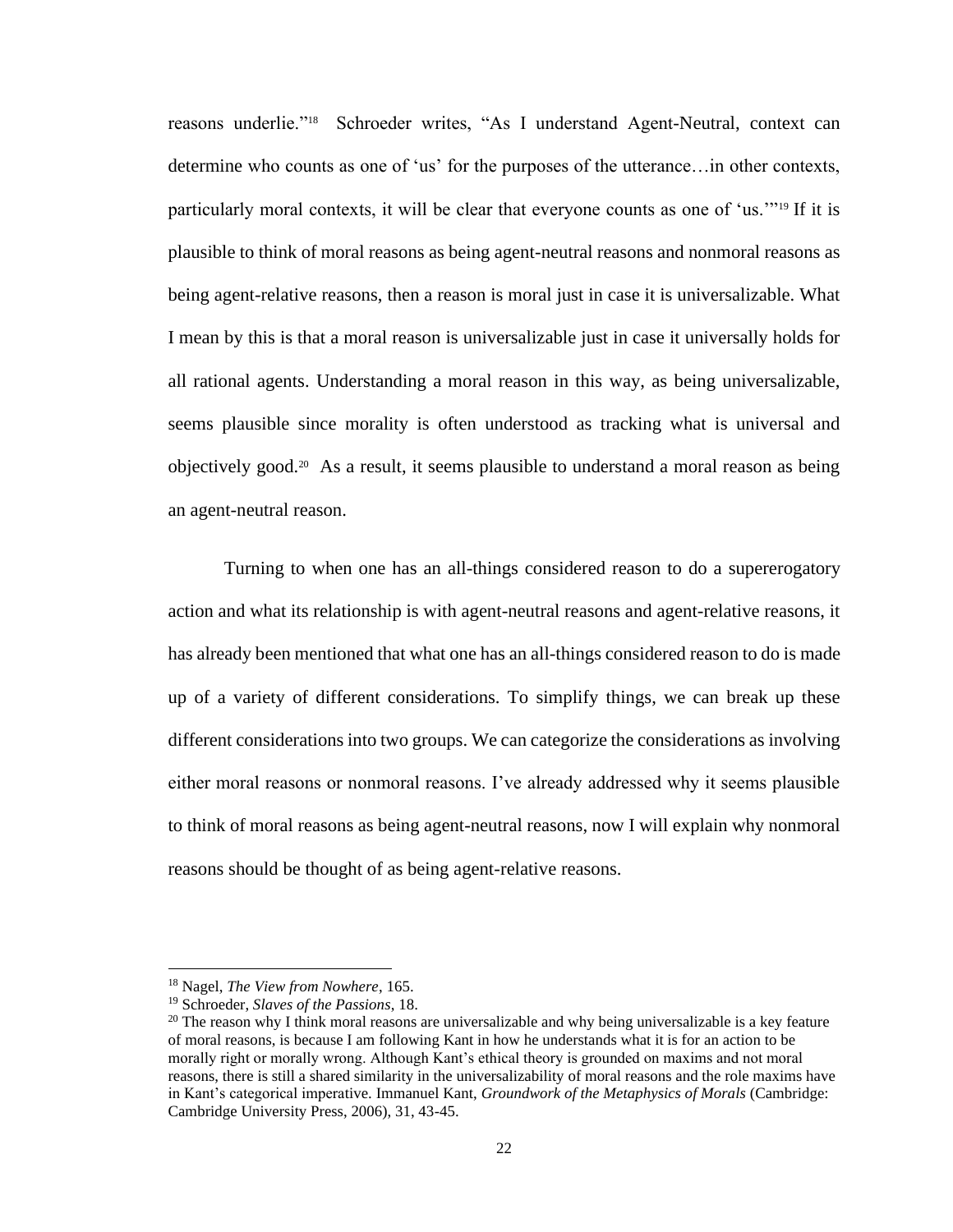It is plausible to think of a nonmoral reason as being an agent-relative reason because some of the nonmoral reasons we have for acting don't apply to everybody. For example, consider the case involving my neighbor. I had both a moral reason and a nonmoral reason for helping my neighbor. The non-moral reason was that my neighbor is my friend and it seems prudentially advisable to sometimes help out your friends more than they might expect. This kind of non-moral reason is an agent-relative reason in that this particular reason with respect to my neighbor is irrelevant to the people who are not friends with my neighbor. Now it may be the case that this non-moral reason becomes relevant for those people who are not my neighbor's friend when this reason is modified such that it is directed toward those people's own friends. However, with respect to this particular situation involving my neighbor, this non-moral reason only applies to me and all the other people who are my neighbor's friends. It appears to be the case then that this nonmoral reason is an agent-relative reason.

A nonmoral as an agent-relative reason can also be further demonstrated in the case of Urmson's soldier. Suppose one of the reasons Urmson's soldier has for falling on the enemy grenade to save the lives of four other fellow soldiers is that, being able to save four lives rather than just one life is better. This non-moral reason is an agent-relative reason in that this particular reason with respect to those four soldiers is irrelevant to people who are the enemy. This non-moral reason only applies to those who are allies to those four other soldiers. From this case and the case above involving my neighbor, it seems plausible to think that all nonmoral reasons are agent-relative reasons.

If it is the case that all nonmoral reasons are agent-relative reasons and that having an all-things considered reason to do a supererogatory action involves reasons that are both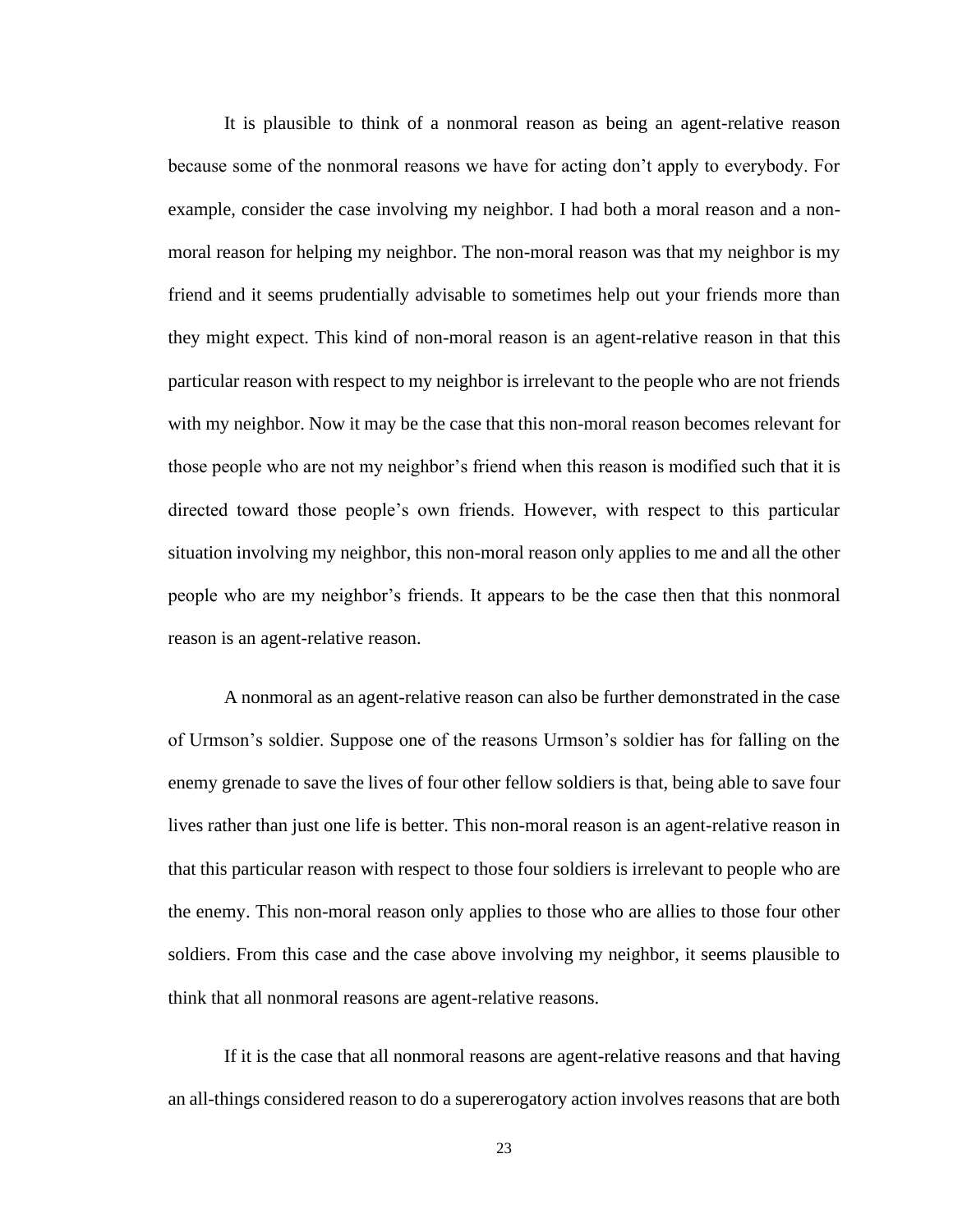agent-neutral and agent-relative, then supererogatory actions are not necessarily supported by the strongest moral reasons. This is because even though supererogatory actions are morally good and possibly supported by some reasons that are agent-neutral, those supererogatory actions are also supported by agent-relative reasons which are not universalizable. Since being universalizable tracks what is moral, it seems plausible to think that when comparing actions that are only supported by agent-neutral reasons to supererogatory actions which are supported by both agent-neutral and agent-relative reasons, those actions that are only supported by agent-neutral reasons (i.e. moral reasons) will rank higher in term of strongest moral reasons than supererogatory actions. This indicates that what one has an all-things considered reason to do is not necessarily the same as being supported by the strongest moral reasons.

There are two immediate takeaways from understanding that supererogatory actions are not supported by the strongest moral reasons. The first is that it is now possible to explain why supererogatory actions are not morally required. Supererogatory actions are not morally required because some of the reasons that are required to support those actions are not universalizable. This means that some of those reasons that are required to support those supererogatory actions do not apply to everyone, particularly the non-moral reasons. As a result, those supererogatory actions are morally optional. This seems to be a plausible explanation when one considers morally obligatory actions and the reasons that support those actions. In examining morally obligatory actions and their supporting reasons, one finds that those reasons are all universalizable and as a result those actions are morally required.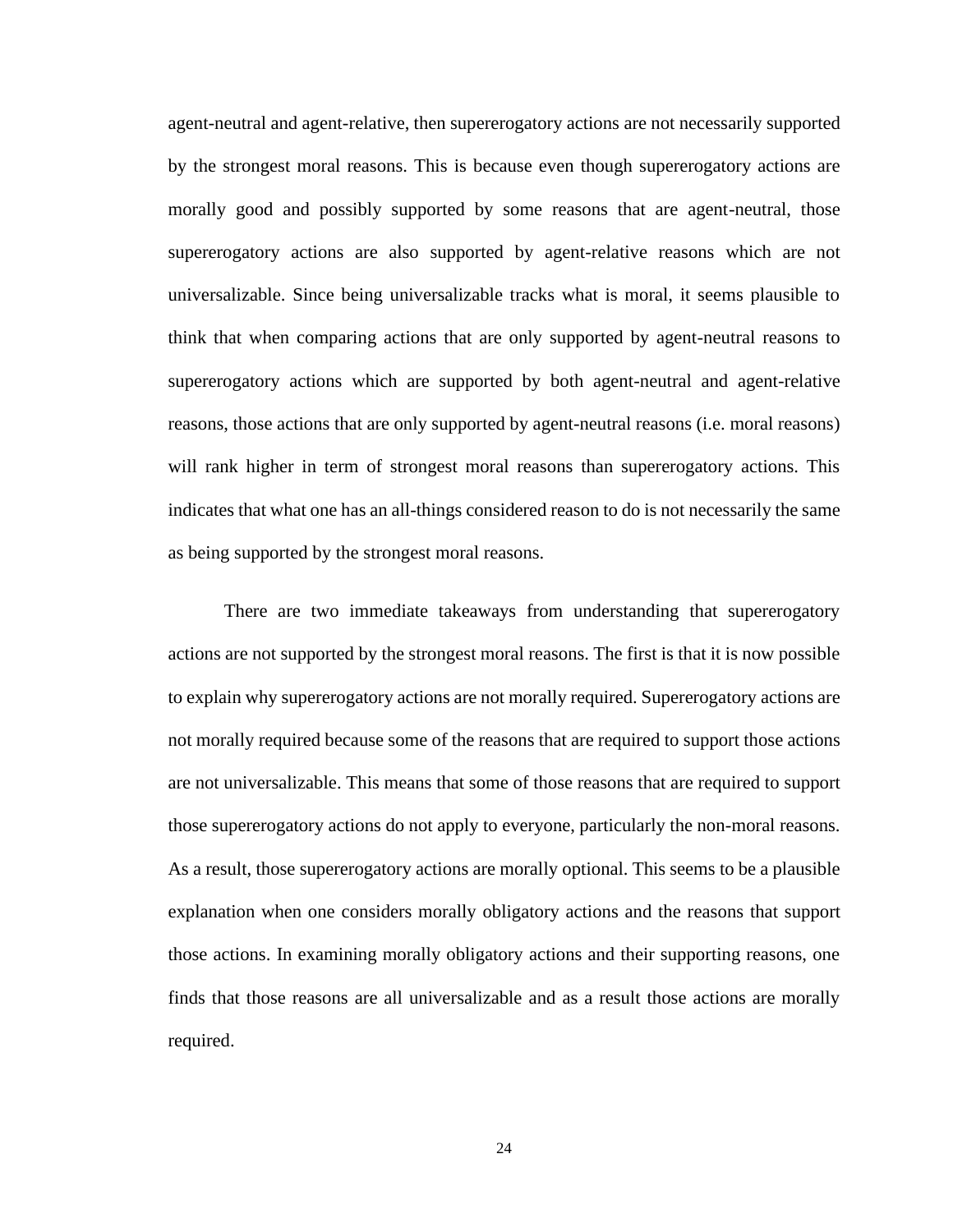The second takeaway is that Dreier, Horgan and Timmons are mistaken in the way

they construe *Strongest*. This is because in *Strongest* they conflated strongest moral reasons

with all-things considered reasons. For a clearer picture of the conflation, the original

paradox was formulated as the following:

- 1. Supererogatory actions exist. (*Existence*)
- 2. If an action is supererogatory, then that action is morally optional and is the best action compared to all of the other alternative actions. (*Best*)
- 3. If an action is the best action compared to all of the other alternative actions, then that action is morally required. (*Obligatory*)

Dreier, Horgan and Timmons reframed the paradox as:

- 1. Supererogatory actions exist. (*Existence*)
- 2. If an action is supererogatory, then that action is morally optional and is supported by the strongest moral reasons compared to all of the other alternative actions. (*Strongest***)**
- 3. If an action is supported by the strongest moral reasons compared to all of the other alternative actions, then that action is morally required. (*Good-Ought Tie up*)

By reframing the paradox in this way, Dreier, Horgan and Timmons are suggesting that an

action that is the best action compared to all of the other alternative actions is also the action that is supported by the strongest moral reasons compared to all of the other alternative actions. This however is wrong as what one has an all-things considered reason to do is not necessarily what is supported by the strongest moral reasons. As a result, Dreier, Horgan and Timmons's presupposition that the source of supererogation is moral, is wrong.

 Upon my solution, we are able to reject *Strongest* and accept the *Good-Ought Tie up*. Had *Strongest* and the *Good-Ought Tie up* only referenced strongest reasons rather than strongest moral reasons, then the *Good-Ought Tie up* would be rejected and *Strongest* would be accepted. On the original paradox, my view accepts *Best* while rejecting *Obligatory*.

Now that it has been established that the source of supererogation is not moral, I want to provide an argument for why the source of supererogation is nonmoral. Although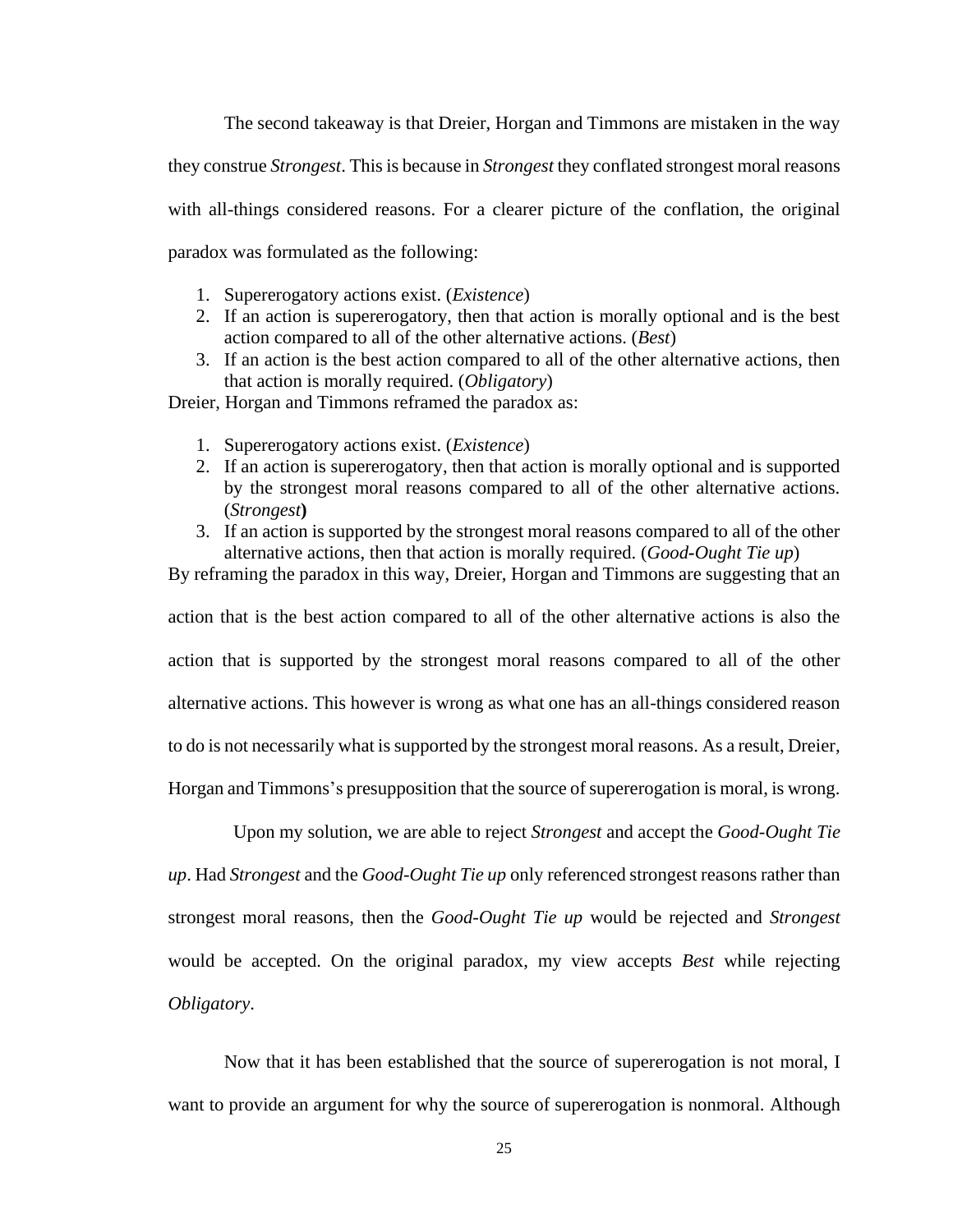I've demonstrated that supererogation is morally optional because it is supported by both moral and nonmoral reasons, I haven't yet shown that supererogation is supererogatory because it is supported by extra nonmoral reasons.

In order to see why the source of supererogation is nonmoral, let's consider a case where I am considering whether to donate 10% or 50% of my income to charity. In deciding which to do, it appears that doing either of the actions is supported by the same moral reason. The moral reason might be that human beings have intrinsic value. Although the moral reason supports both actions, the moral reason does not require me or tell me to do one action over the other. However, what does make giving 50% of my income to charity more supererogatory than only giving 10% of my income has to do with the fact that donating 50% can be supported by extra nonmoral reasons. It is plausible to think that in certain cases when it is appropriate for someone to give 50% of their income, some of the extra nonmoral reasons are that, donating  $X$  is better than donating  $\langle X \rangle$  and making the greatest amount of people happy is better. These reasons to give 50% of one's income are clearly agent-relative reasons as they are not going to apply to everyone. They are only going to apply to those who are particularly wealthy. Despite that, when they do apply to people it will be because of them that donating 50% of one's income is better than donating only 10%. The moral reason for donating money in this situation remains neutral about whether I should donate 50% of my income over donating only 10%. It is the agent-relative reasons (i.e. nonmoral reasons) that appear to be telling me to donate 50% of my income rather than just 10%. If that is the case, then it appears that the source of supererogation is in fact nonmoral.

#### VI. Consequences of My View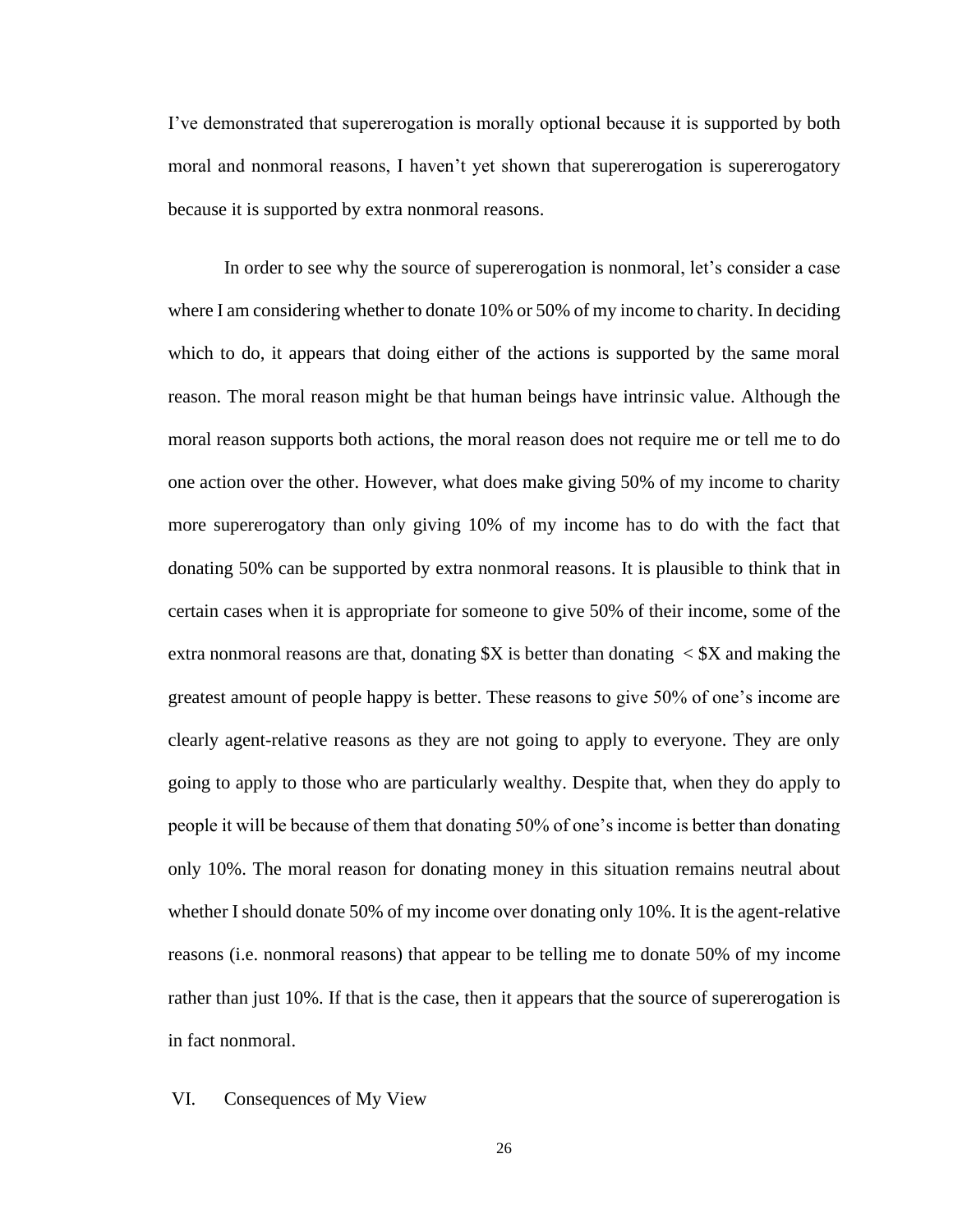What I want to do now is to compare my account to Dreier, Horgan and Timmons's account by determining whether the four consequences that appeared to follow from Dreier, Horgan and Timmons's account follow from mine also.

The first consequence was that Dreier, Horgan and Timmons's solution cannot account for extreme cases of supererogation such as Urmson's soldier. This was because some cases of supererogation are not supported by favoring moral reasons which make the action morally optional, but are supported by requiring moral reasons which make the action morally obligatory. On my account, I do not have this problem. All supererogatory actions remain morally optional because they are supported by both agent-neutral reasons and agent-relative reasons. The agent-relative reasons are what cause the supererogatory actions to be morally optional.

The second consequence that followed from Dreier, Horgan and Timmons's solution was that they were unable to give a detailed explanation for what distinguishes the two types of moral reasons from each other, other than the fact that only one of the two types of moral reasons have the ability to make an action morally required. An explanation isn't given as to how requiring moral reasons get the requiring force that they have or why favoring moral reasons are stuck with only favoring force. This is not a problem on my view as the reason why moral reasons generate moral obligation and nonmoral reasons do not, has to do with the fact that one is universalizable and the other is not.

The third consequence and objection is that they ended up denying the highly plausible claim that if an action is supported by the strongest moral reasons compared to all of the other alternative actions, then that action is morally required. It seems more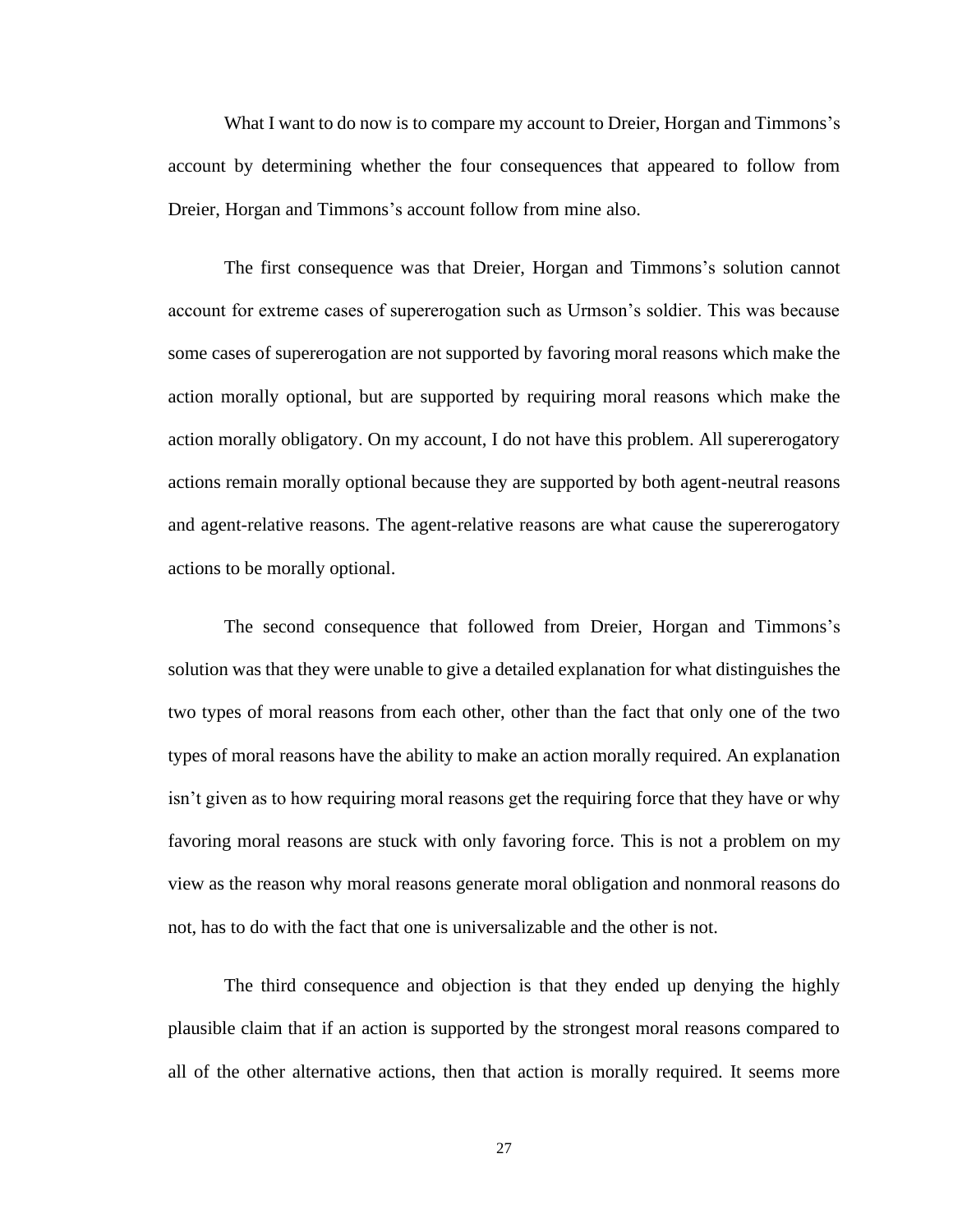plausible to think that if there was ever a case where an action failed to be morally obligatory even though it was supported by moral reasons, then at the very least it was because the action was supported by weaker moral reasons. My account avoids this issue altogether as it maintains that if an action is supported by the strongest moral reasons compared to all of the other alternative actions, then that action is morally required.

The fourth and final consequence has to do with moral overridingness. On Dreier, Horgan and Timmons's account they had to reject moral overridingness in order to maintain that supererogatory actions are morally optional. They had to reject moral overridingness because on their account a supererogatory action is supported by the strongest moral reasons, and nonmoral reasons only support not doing the supererogatory action. This means that when someone fails to do a supererogatory action, the nonmoral reason overrides the moral reason, albeit the strongest moral reason in the situation. On my account I do not have to give up moral overridingness in order to maintain that supererogatory actions are morally optional.

To see why this is the case, consider first that I don't claim that supererogatory actions are supported by the strongest moral reasons. I concede that there are moral reasons for doing a supererogatory action, however I don't concede that the moral reasons favor acting supererogatorily over not acting supererogatorily. Secondly, I don't claim that not doing the supererogatory action is always supported by nonmoral reasons. Because supererogatory actions are not necessarily supported by the strongest moral reasons, it is possible that the action that is not the supererogatory action is supported by stronger moral reasons than the supererogatory action.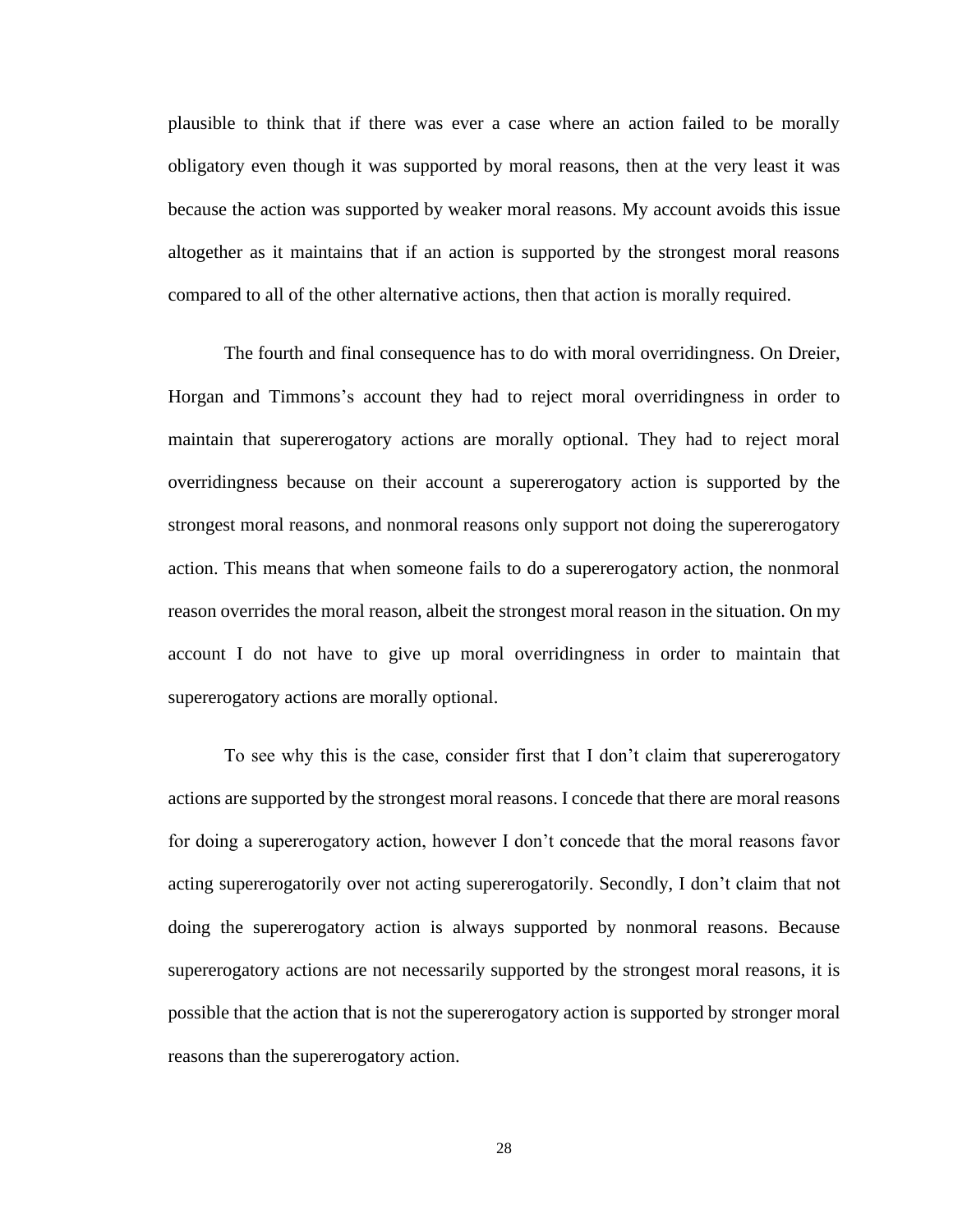To see why these two points matter, let's return back to the case where I am considering whether to donate 10% of my income to charity or 50% of my income to charity. First off on my account, the same moral reason, such as a human being has intrinsic value, might support both donating 10% of my income to charity and donating 50% to charity. However, what makes donating the 50% better than the 10% is that donating 50% is supported by extra nonmoral reasons, not extra moral reasons. Furthermore, since donating 50% is not necessarily supported by the strongest moral reasons, it is possible that actually donating only 10% is supported by stronger moral reasons than donating 50%. This might be because I also have moral reasons to use some of my income to take care of my family which won't happen if I donate 50% of my income. As a result, I have the moral option to not do the supererogatory action without having to deny moral overridingness.

# VII. Conclusion

Upon conclusion, I argued that the reason why the best action (i.e. a supererogatory action) in a particular situation is not morally required is because some of the reasons that are required to support that action are not universalizable. When all the reasons that are required to support an action are universalizable, then that action is morally required.

#### Bibliography

Archer, Alfred. "Moral Obligation, Self-Interest and the Transitivity Problem." *Utilitas* 28, no. 4 (2016): 441-464.

Archer, Alfred. "Supererogation." *Philosophy Compass* 13, no. 3 (2018): 1-9.

Dreier, Jamie. "Why Ethical Satisficing Makes Sense and Rational Satisficing Doesn't." In *Satisficing and Maximizing*, edited by Michael Byron, 131-154. Cambridge: Cambridge University Press, 2004.

Driver, Julia. *Uneasy Virtue*. Cambridge: Cambridge University Press, 2003.